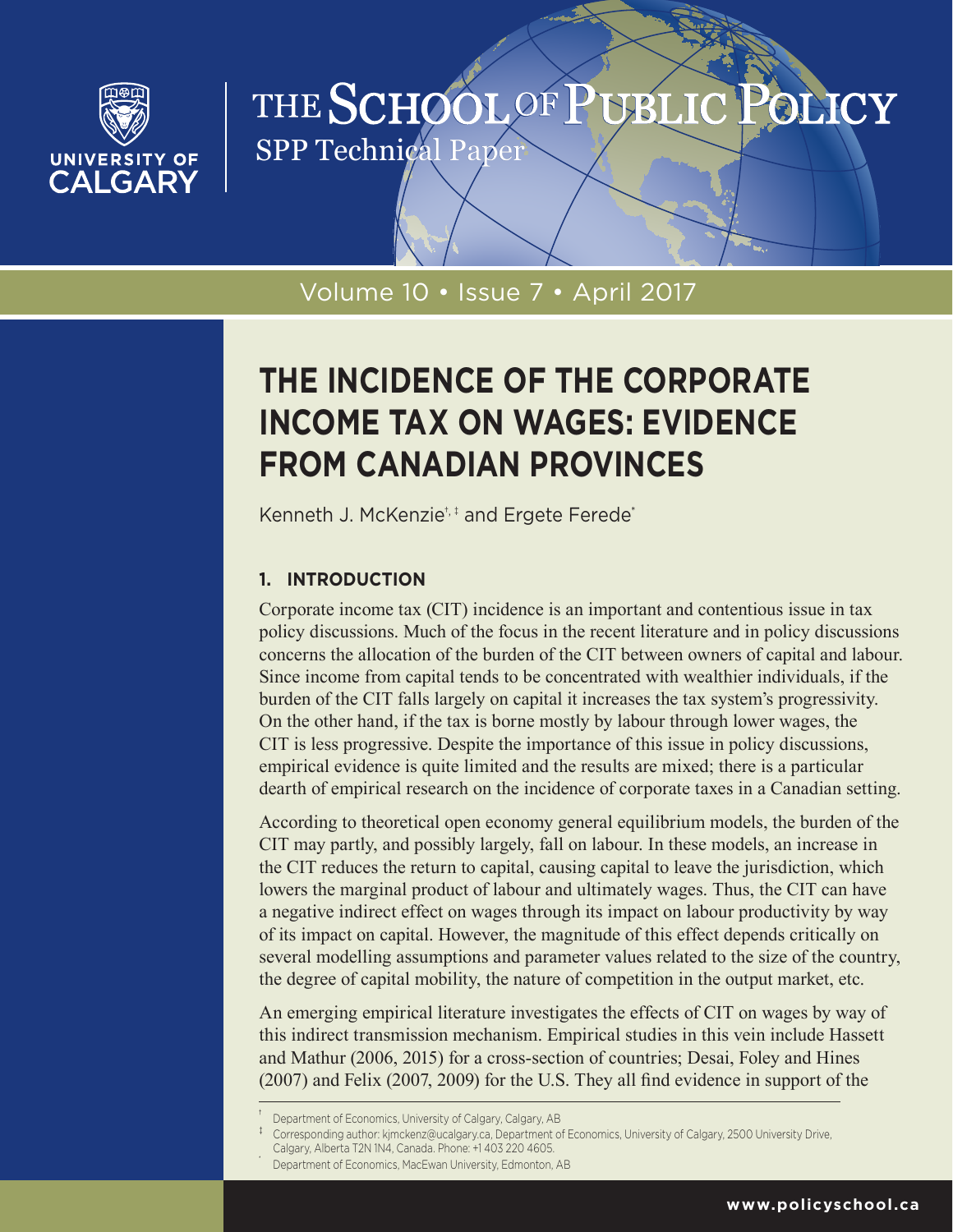relevance of the indirect channel using national aggregate data. Other studies, such as Carroll (2009) and Felix (2009) for the U.S., examine corporate tax incidence at the subnational level, and find that a substantial amount of the burden of the CIT falls on workers. However, a recent study by Clausing (2013) using OECD data casts some doubt on the relevance of the indirect channel and the empirical results of some of the above studies.

Another strand of research has focused on an alternative channel whereby the CIT affects wages directly. In these models, firms earn economic rents due to imperfect competition and/or other market frictions. Firms and workers bargain over these rents, allowing workers to earn a premium over the value of their marginal product. If firms earn economic rents and bargain with workers over their distribution, then an increase in the corporate tax can affect wages directly by lowering the rents available for distribution. Again, the theoretical results can be sensitive to various modelling assumptions and the emphasis has been on empirically identifying the so-called direct effect. Studies in this vein include Felix and Hines (2009) for the U.S., Dwenger et al., (2011) and Fuest et al., (2015) for Germany and Arulampalam et al., (2012) for a cross-section of European countries. They tend to find some empirical support for the direct transmission mechanism, though estimates of the size of the effect vary.

In this paper, we undertake one of the few empirical investigations of the incidence of the CIT on wages using Canadian data. We focus on the indirect transmission mechanism of corporate taxes on wages. To this end, we estimate wage and capital/labour ratio equations simultaneously, using a panel of provincial data from 1981 to 2014. In our most preferred specification, we estimate that the elasticity of the real hourly wage rate with respect to the statutory CIT rate at the provincial level is -0.107; thus, a one per cent increase in the provincial corporate income tax rate is associated with a 0.107 per cent reduction in the real hourly wage rate.

A common approach to assessing the impact of an increase in the CIT on wages is to calculate the impact on aggregate wages of raising one more dollar in corporate tax revenue. We use this approach to calculate the incidence of the CIT in Canada's 10 provinces implied by our elasticity estimate. Under the commonly employed assumption that the CIT base is insensitive to changes in the tax rate, our estimates suggest that a \$1 increase in corporate tax revenues due to an increase in the provincial statutory CIT rate reduces aggregate wages by from 95 Canadian cents in Newfoundland and Labrador to C\$1.74 in New Brunswick. In an innovation to this approach, when we account for the fact that the CIT base shrinks in response to an increase in the tax rate, our estimates are significantly higher, ranging from C\$1.52 for Alberta to C\$3.85 for Prince Edward Island.

Our results provide empirical support in a Canadian setting for the indirect transmission mechanism highlighted in the open economy general equilibrium models of corporate tax incidence and suggest that workers bear a significant part of the corporate income tax liability in the form of lower wages. The empirical results are robust to various sensitivity checks and are within the range of values obtained in previous similar studies.

The remainder of the paper is organized as follows. In section 2, we provide a brief overview of the literature on the incidence of the CIT. In section 3, we specify the empirical model and discuss the data. The empirical results are presented and discussed in section 4. Section 5 concludes.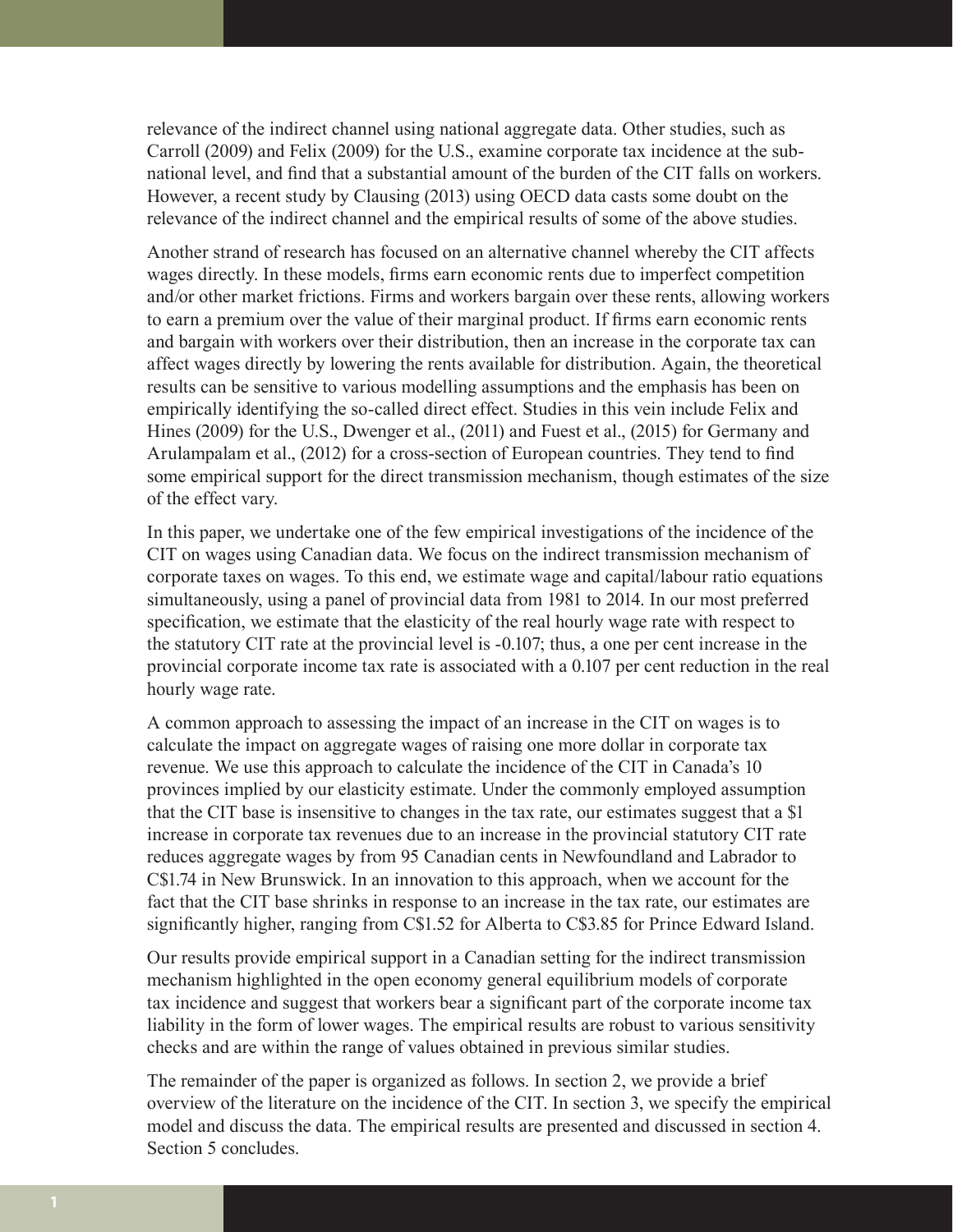# **2. LITERATURE REVIEW**

Until relatively recently, research into the incidence of the CIT has been largely theoretical in nature. Harberger (1962) is often cited as the seminal paper in this regard. He investigated the incidence of the CIT in a closed economy general equilibrium setting. His analysis indicates that while, in principle, the incidence of the CIT could fall on either or both of capital and labour, plausible estimates of key parameters for the U.S. suggest that most of the CIT's burden falls on capital.

The insight that, under reasonable conditions, capital bears the bulk of this burden hinges critically on the assumption of a closed economy. More relevant for Canada and many countries has been the extension of general equilibrium models into an open-economy setting, which allows for the flow of goods and capital among jurisdictions. Extensions into an open-economy setting suggest that labour may bear a larger share of the corporate tax burden (see for example, Harberger (1995, 2008), Grubert and Mutti (1985), Gravelle and Smetters (2006), Randolph (2006)), though there is some disagreement on the magnitude of that share. Gravelle (2013) provides a review of open economy general equilibrium incidence models, and concludes that the results hinge critically on key parameter values related to the degree of capital mobility, the competitiveness of the output market, the country's size, capital intensity and the substitutability of labour for capital, etc.

Although the theoretical simulation studies identify some of the key mechanisms by which the burden of the CIT may be transmitted to labour through lower wages, their policy relevance is perhaps limited by the inevitable underlying theoretical ambiguities and uncertainty over key parameter values. This has spawned a nascent empirical literature investigating the impact of corporate taxes on wages.

Hassett and Mathur (2006) conducted one of the first empirical studies of the CIT's impact on wages using panel data for OECD countries. Their results suggest that a one per cent increase in the statutory corporate income tax rate leads to a decrease in average wages of about 0.95 per cent across different specifications in the long term. This paper received considerable attention and has spawned some criticism. Gravelle and Hungerford (2008), for example, question both the robustness of their results and the plausibility of the magnitude of the estimates. In an updated study, Hassett and Mathur (2015) expand their analysis to include spatial effects, in particular controlling for tax rates in neighbouring countries. When controlling for spatial effects, they find that the impact of corporate taxes on wages is somewhat lower, but still very high, with a one per cent increase in the statutory tax rate leading to a decrease in wages of about 0.5 per cent. Although Hassett and Mathur (2015) do not explicitly identify the mechanism through which corporate taxes affect wages, their results are consistent with the indirect effect — corporate taxes lower the capital/labour ratio, which in turn lowers wages.

Desai, Foley and Hines (2007) also investigate the indirect transmission mechanism using panel data on the foreign activities of U.S. multinationals. They explicitly examine the share of the corporate tax distributed between labour and capital, imposing the restriction that the shares add to one. Their estimates suggest that labour bears between 45 per cent and 75 per cent of the burden of corporate taxes levied on U.S. multinationals.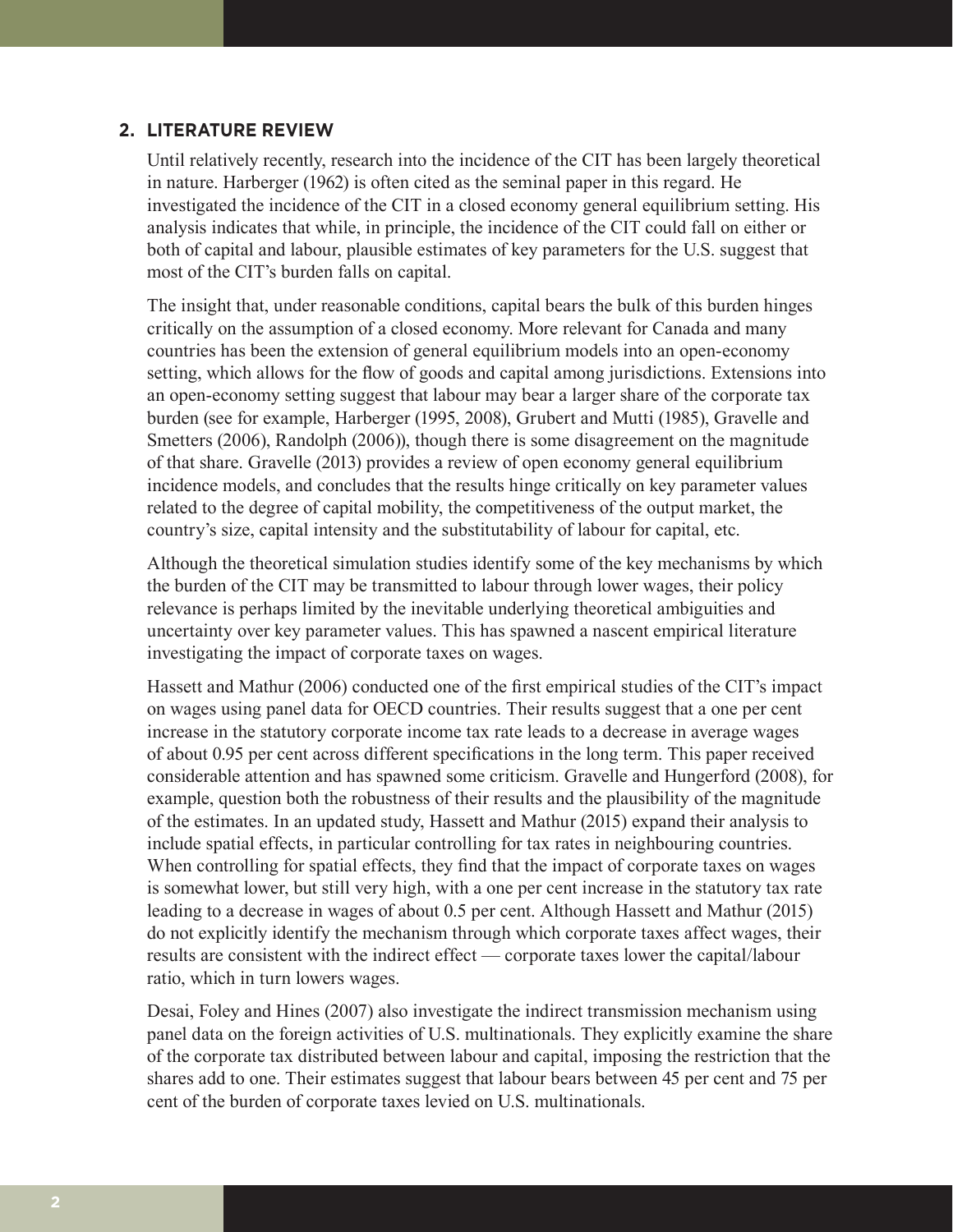Carroll (2009) uses aggregate data from U.S. states from 1970 to 2007 to analyze the effect of CIT on wages at a sub-national level. He includes fixed and time effects, and controls for the degree of unionization and right-to-work laws, as well as various demographic factors. He generally finds a statistically significant effect of corporate taxes on the average real hourly earnings for production workers. In particular, a one per cent increase in the average state and local tax rate lowers real wages by 0.014 per cent. Using this estimate, he calculates that a \$1 increase in state and local corporate tax revenue results in a reduction in aggregate wages of roughly \$2.50.

Felix (2007) uses household survey data on wages for 30 countries from 1979 to 2002. This allows her to investigate the impact of corporate taxes on individuals in different skill groups. She finds that a one percentage point increase in the marginal corporate tax rate reduces wages by 0.7 per cent, and that those reductions are shared relatively equally across skill groups. This is a perhaps implausibly large effect, suggesting that the decrease in wages is more than four times the amount of corporate tax revenue collected. In a related study, Felix (2009) employs individual data at the U.S. state level for the period 1977-2005. She regresses wages on state-level corporate taxes. She finds that a one percentage point increase in the state marginal corporate tax rate reduces wages from 0.14 to 0.36 per cent.

Clausing (2013) takes a similar approach to Hassett and Mathur (2006, 2015), focusing on identifying the indirect channel by way of the capital/labour ratio. Using data on OECD countries from 1981 to 2009, she takes a two-stage approach, first regressing the capital/ labour ratio on various CIT measures (and controls), and then regressing wages on the capital/labour ratio (and controls). In the first-stage regressions relating the capital/labour ratio to the CIT, she finds no impact — the tax coefficients are statistically indistinguishable from zero. While she does find that the capital/labour ratio is positively correlated with higher wages in the second-stage regression, the lack of association between higher taxes and capital in the first stage causes her to question the indirect transmission mechanism identified in the open economy general equilibrium models.

More recently, studies such as Felix and Hines (2009), Riedel (2011), Arulampalam et al., (2012), Liu and Altshuler (2013) and Fuest et al., (2015) investigate an alternative channel whereby the CIT can affect wages directly. In these models, firms earn economic rents due to imperfect competition and/or other market frictions, and firms and workers bargain over these rents. The CIT reduces the rents available for distribution and can lead directly to a reduction in wages.

Felix and Hines (2009) investigate the impact of U.S. state-level corporate taxes on the union wage premium. They undertake a cross-sectional analysis on data from 2000, using state-level variation in wages, corporate taxes and the difference between union and non-union wages. Thus, they identify the CIT's direct effect by way of the union wage premium. Controlling for observable worker characteristics, they find that a one per cent lower state corporate tax rate is associated with a 0.36 per cent higher union wage premium. This suggests that a fully unionized firm captures roughly 54 per cent of the benefits of lower tax rates.

Arulampalam et al., (2012) employ micro firm-level data from nine European countries from 1999 to 2003, exploiting both within-firm and cross-firm variation in corporate taxation. Their specifications include firm- and time-fixed effects and incorporate dynamics via adjustment lags. As they control for firm value added (and therefore, indirectly,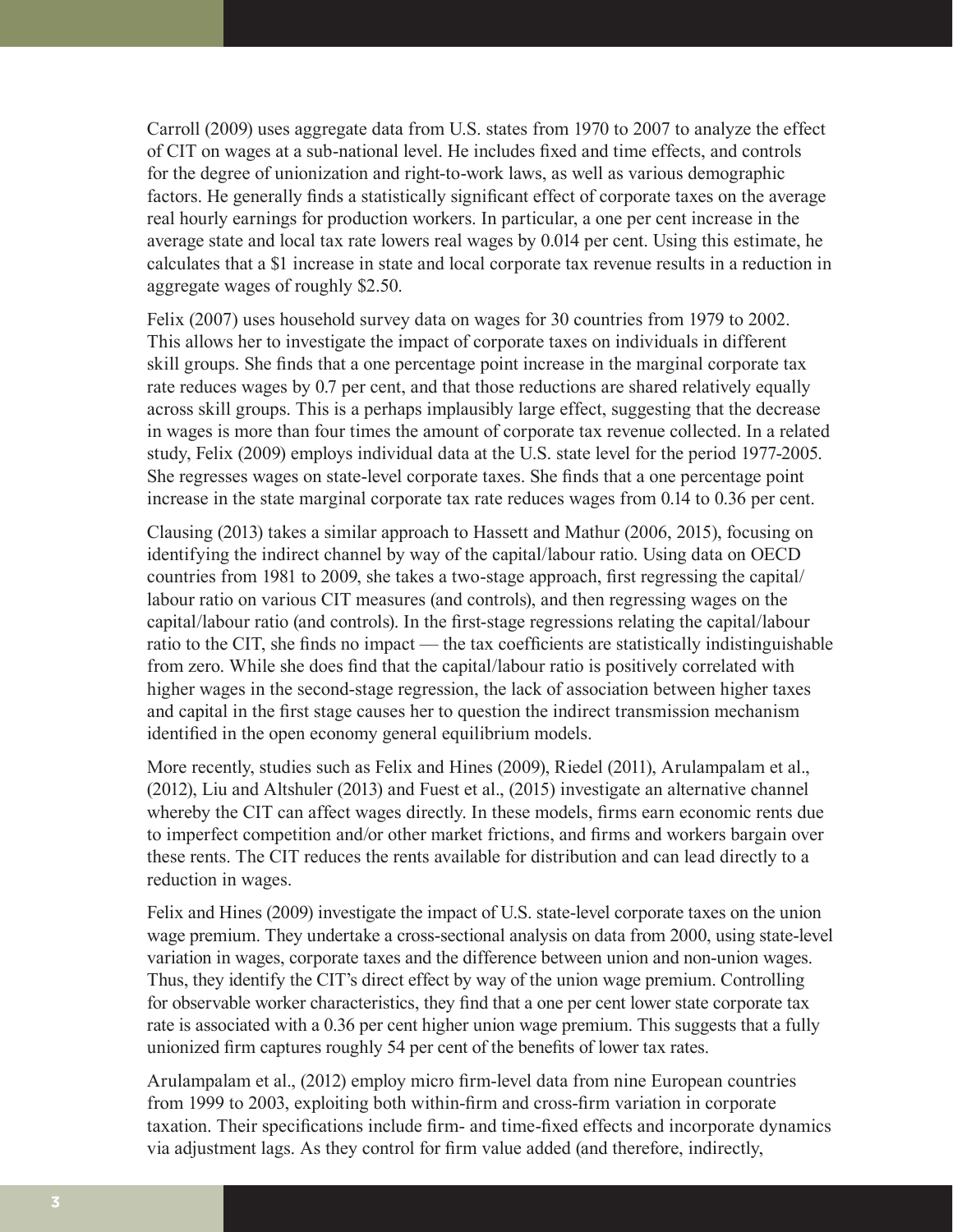investment) their estimates can be viewed as identifying the direct effect of corporate taxes on wages. Their preferred estimate of the long-term elasticity of the direct effect on wages with respect to the corporate tax rate is -0.093. They calculate that a \$1 increase in corporate taxes would reduce aggregate wages by 49 cents.

Liu and Altshuler (2013) also estimate a model of corporate income tax incidence at the U.S. state level. They allow for imperfect competition, which generates economic rents that can be shared between the firm and workers; they thus emphasize the direct channel and control for industry concentration ratios. They use data on individual workers matched with industry- and state-specific marginal effective tax rates and concentration ratios. They estimate a mean elasticity of wages with respect to the industry marginal effective tax rate of about -0.03. This translates into a 60-cent reduction in aggregate wages associated with a \$1 increase in corporate tax liability.

Dwenger et al., (2011) use industry- and region-level data in Germany to identify the direct effect of corporate taxes. They use average tax rates (the average share of pre-tax profits paid in taxes), which they instrument for using calculations from a micro-simulation model. Another innovation in their study is to account for employment effects, which they find lower the impact of the corporate tax on wages. Nonetheless, they find that corporate taxes reduce wages, though by a relatively small amount:  $a \in I$  increase in corporate taxes lowers aggregate wages by 44 Eurocents.

Fuest et al., (2015) also focus on the direct effect using firm-level data for German municipalities, which have local autonomy with respect to setting local business tax rates. They employ an event study/difference-in-differences approach using 18,000 tax reforms over a 20-year period. Their results suggest that labour bears between 40 per cent to 50 per cent of the burden of corporate taxes. They also investigate the importance of various institutional features. For example, they find that wage responses are more negative for firms under collective bargaining agreements.

In a recent working paper aus dem Moore (2016) investigates the direct transmission mechanism using firm level data on companies in France and England. He estimates that in the long run a  $\epsilon$ 1 increase in corporate taxes in France lowers aggregate wages in the manufacturing sector by 66 Eurocents; for England his results suggest an incidence of 77 pence. He also investigates various sources of firm-level heterogeneity on incidence, such as differences in firm size, average level of profitability, the degree of competition, and the sector firms operate in.

Ebrahimi and Vaillancourt (2016) use Canadian household data from 1998 to 2013 to examine the effects of corporate income taxes and payroll taxes on wages. They control for various individual characteristics as well as provincial fixed and time effects. They find that corporate taxes have an impact on wages even in the very short term, with a one per cent increase in the CIT rate reducing real wages by between 0.15 and 0.24 per cent.

On the whole, our reading of the emerging empirical research and the theoretical literature that underlies it, suggests that the evidence is building that some, and perhaps a great deal, of the burden of the CIT is borne by labour in the form of lower wages, both directly and indirectly, particularly in small open economies. However, the empirical research is relatively new, there is considerable variation in the estimates and studies using data from other jurisdictions are lacking.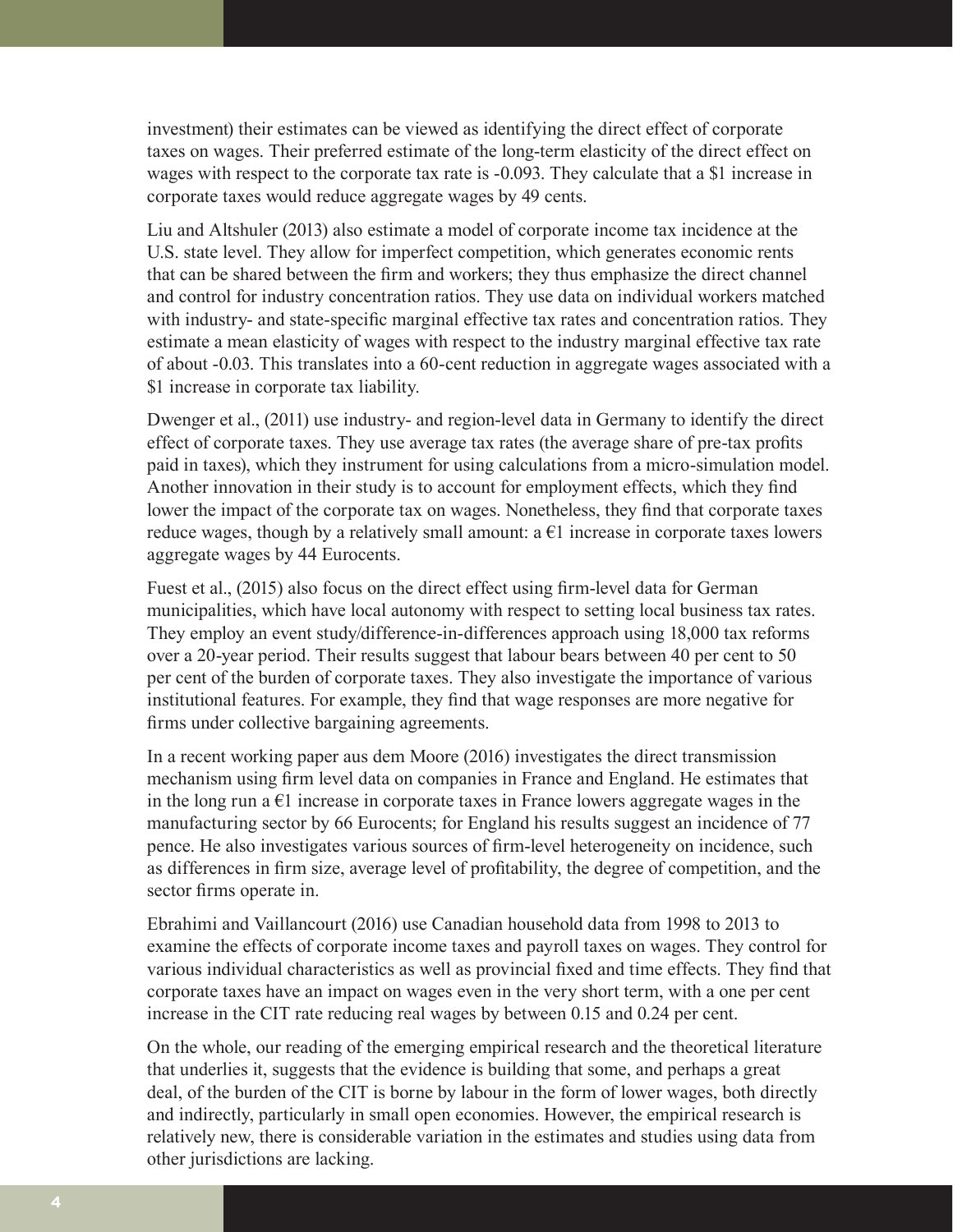Canada provides a useful laboratory in this regard because it is a prototypical small open economy and capital is very mobile both internationally and interprovincially (see Helliwell and McKitrick (1999), Bayoumi and Klein (1997) and Gouëdard and Vaillancourt (2011)). Moreover, Canadian provinces share common institutional characteristics and are subject to a common interest and exchange rate regime.

### **3. EMPIRICAL SPECIFICATION AND DATA**

#### 3.1. Theoretical Framework

In this section, we present a very simple model to illustrate the basic idea behind the indirect channel through which the CIT may be passed on to labour in an open economy, which will motivate our empirical approach. Consider a small open economy where output and capital are perfectly mobile interjurisdictionally, labour is immobile, and output and factor markets are perfectly competitive. The profits of the representative firm in the small open economy are:

$$
\Pi = F(K, L) - wL - rK - T \tag{1}
$$

where  $F(K,L)$  is the production function, K the amount of capital, L the amount of labour, w is the wage rate, *r* is the net-of-tax user cost of capital. Corporate income taxes, *T*, are given by:

$$
T = t[F(K, L) - wL - \alpha rK]
$$
\n<sup>(2)</sup>

where *t* is the statutory CIT rate. Labour costs (*wL*) are fully deductible for tax purposes, while a portion  $\alpha \ge 0$  of capital costs (*rK*) are deductible; this is intended to capture, in a highly stylized manner, features of many corporate tax systems. In principle,  $\alpha$  can be less than or greater than one. The typical case would be  $\alpha < I$ , in which case the full costs of capital are not deductible. This may be the case, for example, due to the non-deductibility of the opportunity cost of equity finance and/or the less than full deduction of the economic costs of depreciation. However,  $\alpha > l$  can occur if the tax system subsidizes capital, for example due to accelerated depreciation, investment allowances, investment tax credits, etc. If  $\alpha = 1$ , the full opportunity cost of capital is deducted for corporate tax purposes and the corporate tax is a tax on economic profits or rents.

Substituting (2) into (1), profit maximization requires choosing capital and labour such that *d*Π*/dK=0* and *d*Π*/dL=0*, which gives the first-order conditions:

$$
F_{\rm K} = r(l-\alpha t)/(l-t) \tag{3}
$$

$$
F_{\rm L} = w \tag{4}
$$

where  $F<sub>K</sub>$  is the marginal product of capital and  $F<sub>L</sub>$  is the marginal product of labour.

For concreteness, say that output is determined by a constant returns to scale Cobb-Douglas production function, *F(K,L)=AK*<sup>β</sup> *L*1-β, where *0<*β*<1* measures capital's share of output in the economy. Using the Cobb-Douglas formulation, after some re-arrangement (3) and (4) can be written as:

$$
K/L = \left[\frac{\beta A}{r(1+\tau)}\right]^{1/1-\beta}
$$
\n
$$
w = (1-\beta)A(K/L)^{\beta} \tag{6}
$$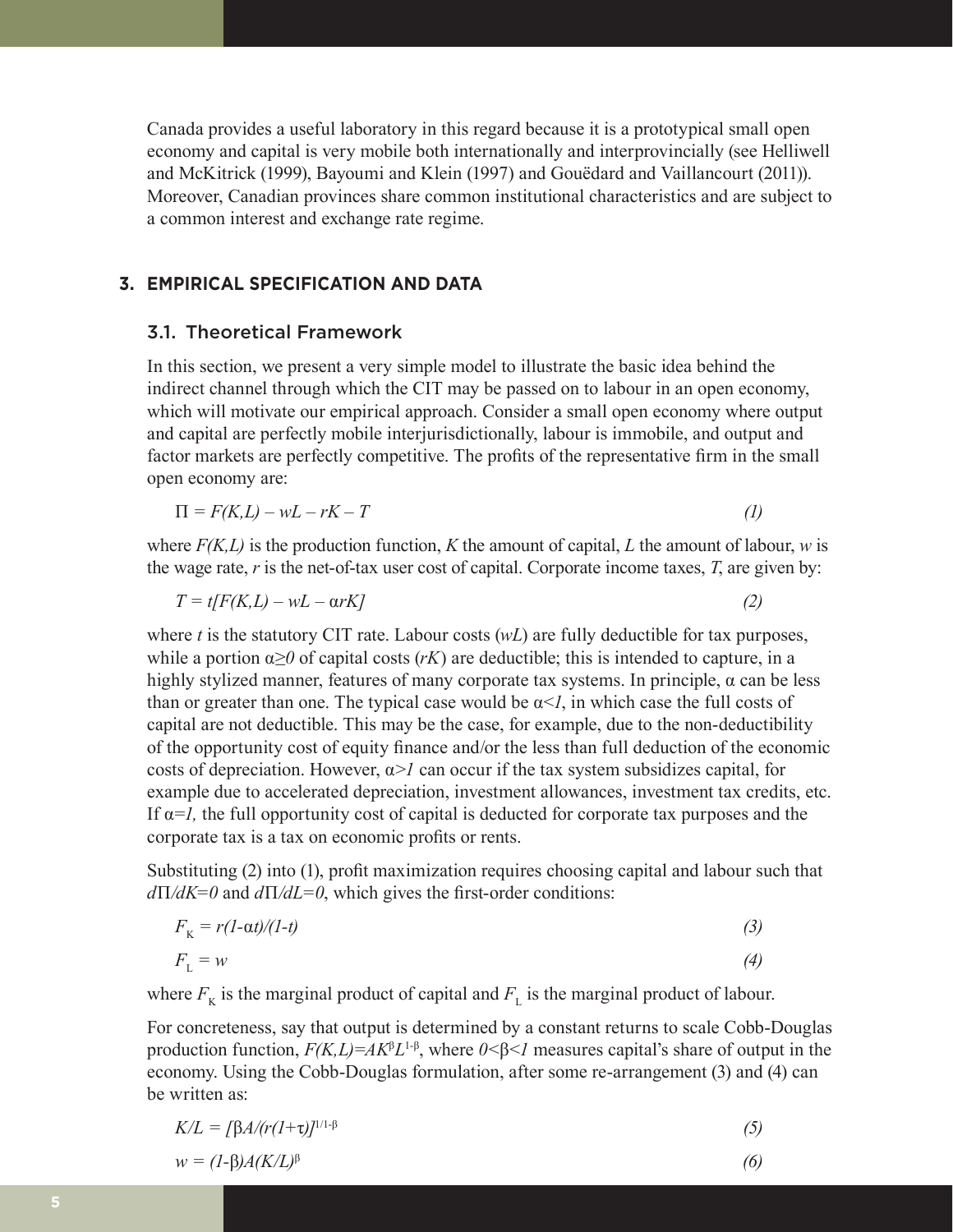where  $(I+\tau)=(I-\alpha t)/(I-t)$ , and  $\tau$  can be interpreted as the marginal effective tax rate (METR) on capital. Note that for  $\alpha < 1$ , which is the typical case,  $\tau > 0$  and the METR increases with increases in the statutory CIT rate *t.* To close the model, assume for simplicity that labour is inelastically supplied (thus  $L$  in (5) and (6) is fixed),<sup>1</sup> and note that in a small open economy with perfect capital mobility the net-of-tax cost of capital *r* is fixed by international markets. In this case, in equations (5) and (6), *K/L* is the equilibrium capital/labour ratio and *w* is the equilibrium wage rate.

Several observations will prove useful in the subsequent discussion. First, from (5) it is evident that  $K/L$  decreases as the METR on capital  $(\tau)$  increases. This is because an increase in the tax on capital causes capital to move out of the small open economy to lower-taxed jurisdictions where it can earn the given net-of-tax return *r*. Moreover, from (6) we see that the equilibrium wage rate, *w*, is increasing in *K/L*. This is because as capital increases, labour becomes more productive, leading to an increase in the wage rate; of course, the opposite is true as well — the wage rate declines with *K/L* as capital leaves the economy due to a decline in the marginal productivity of labour. Thus, for the typical case where  $\alpha$ <*I*,  $K/L$  declines in response to an increase in the CIT, the marginal productivity of labour is lowered, causing the wage rate to fall. It bears mentioning that the opposite is true for the case where capital is subsidized  $(\alpha > l)$ . Also, as Auerbach (2005) and Fuest et al., (2015) have pointed out, if the CIT constitutes a tax on pure profits, or economic rent, withα*=1*, an increase in the tax rate will impose no distortion on capital and would be borne entirely by shareholders.<sup>2</sup>

This is clearly a very simple model; it is provided simply to emphasize the key transmission mechanism and to motivate our subsequent empirical analysis.<sup>3</sup> While it is possible to expand the model to allow for imperfect capital mobility, some degree of labour mobility across jurisdictions and imperfect competition in the output market, etc.,<sup>4</sup> the indirect channel through which the burden of CIT is thought to be transmitted to labour in a small open economy — by way of the capital/labour ratio — remains the same. Ultimately, it is an empirical matter as to how big that effect is.

# 3.2. Empirical Specification

To begin, consider Figures 1-3. Figure 1 is a scatter plot of the capital/labour ratio (y-axis) against the combined federal/provincial CIT rate (x-axis) for all provinces from 1981 to 2014, measured in logs. The plot shows a negative relationship between the two variables, which is consistent with the idea that higher corporate taxes are associated with lower

*<sup>1</sup>* This is for simplicity only; it is straightforward to allow for elastic labour supply.

*<sup>2</sup>* Though it is possible in this case that labour will bear some of the burden by way of the direct transmission mechanism.

*<sup>3</sup>* While we employ a Cobb-Douglas specification for concreteness, the basic results hold for any constant returns to scale production function. For the general case, equations (5) and (6) can be written as:  $F_k(K,L)=r(1+\tau)$  and  $F_k(K,L)=w$ . If  $F(K,L)$  is homogenous of degree *1* in *K* and *L* (as under constant returns to scale), then  $F_k$  and  $F_L$  are homogenous of degree zero, which gives  $F_i(\lambda K, \lambda L) = F_i(K, L)$ , for  $\lambda > 0$ ,  $i = K, L$ . Letting  $\lambda=1/L$ , this gives  $F_K(K/L, 1)=r(1+\tau)$  and  $F_L(K/L, 1)=w$ , which implicitly determine the equilibrium *K/L* ratio as a function of τ and the wage rate in turn as a function of *K/L*.

See Gravelle (2013).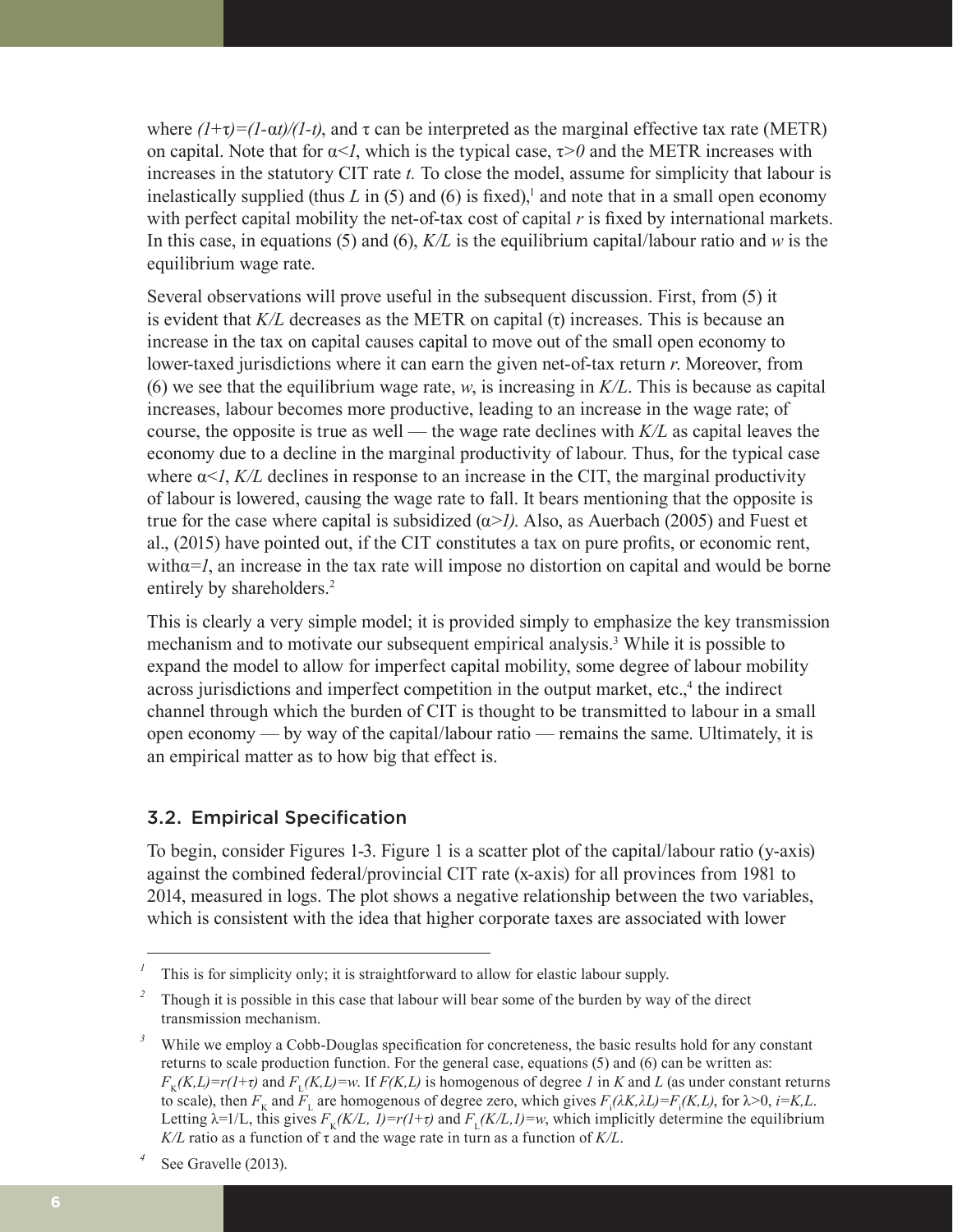capital/labour ratios. The existence of distinct groups in the figure suggests the presence of province- and/or time-specific fixed effects that will need to be accounted for in subsequent estimations. Figure 2 plots average hourly wages (y-axis) against the capital/labour ratio (x-axis). We see the expected positive relationship and, again, some suggestion of the presence of fixed effects. Finally, Figure 3 plots the average hourly wage rate (y-axis) directly against the CIT rate; we see a negative correlation, which is consistent with the notion that higher corporate tax rates are associated with lower wages. Of course, these simple correlations do not imply causation, and to examine fully the effect of corporate income tax rates on wages it is necessary to undertake a more rigorous empirical investigation.





SOURCE: Statutory CIT Rates: *Finances of the Nation*, Canadian Tax Foundation, various issues. Capital: Aggregate Total Nonresidential Capital Stock (in 2007 dollars) , CANSIM 310-007 (capital ). Labour: Labour Force Survey, CANSIM 282-0002.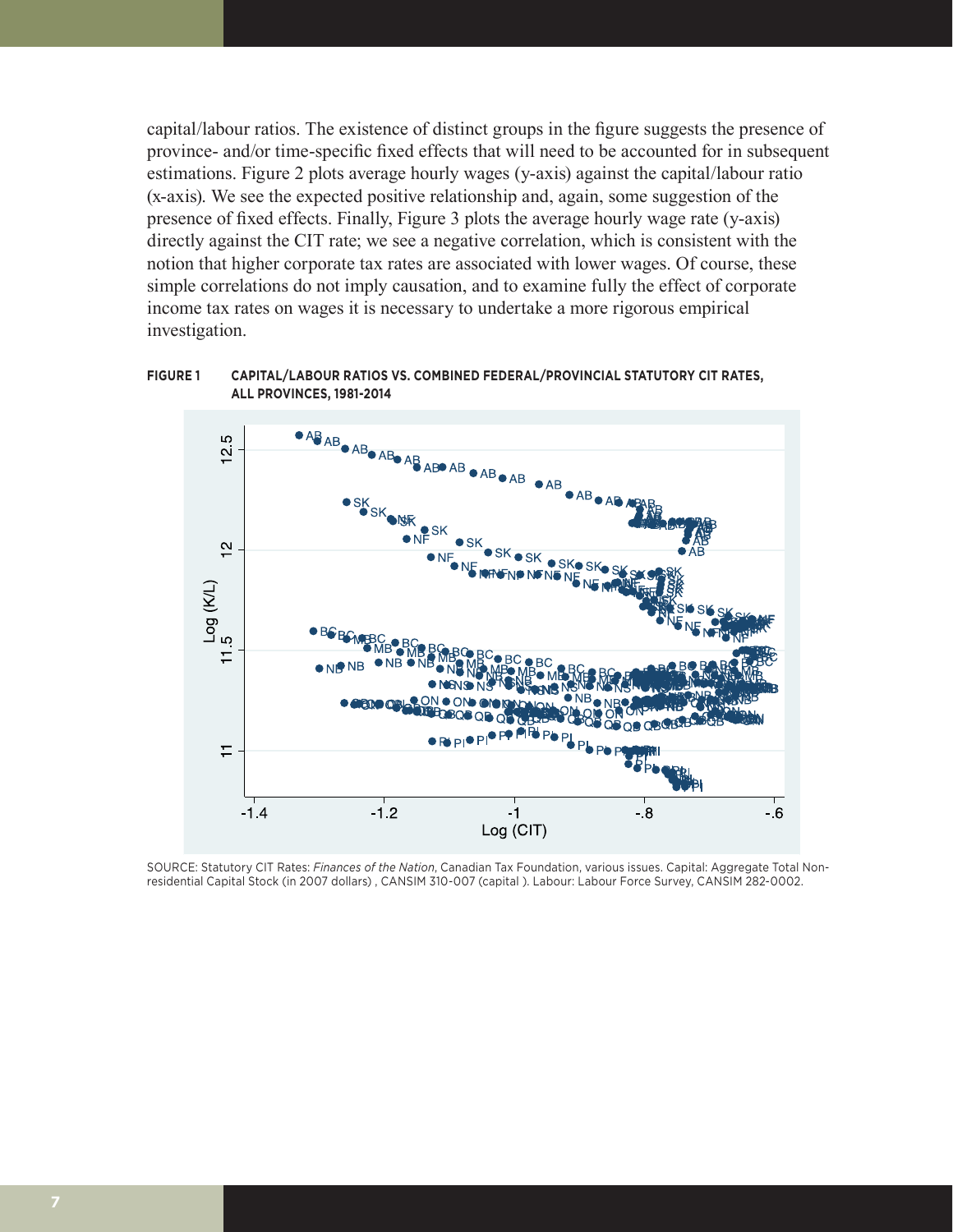**FIGURE 2 AVERAGE HOURLY WAGES VS. CAPITAL/LABOUR RATIOS, ALL PROVINCES, 1981-2014**



SOURCE: Average Hourly Earnings (all industries) Excluding Overtime: CANSIM 281-0008 and CANSIM 281-0030. Capital/Labour ratio: See Figure 1.



**FIGURE 3 AVERAGE HOURLY WAGES VS. STATUTORY COMBINED FEDERAL /PROVINCIAL CIT RATES, ALL PROVINCES, 1981-2014**

SOURCE: See Figures 1 and 2.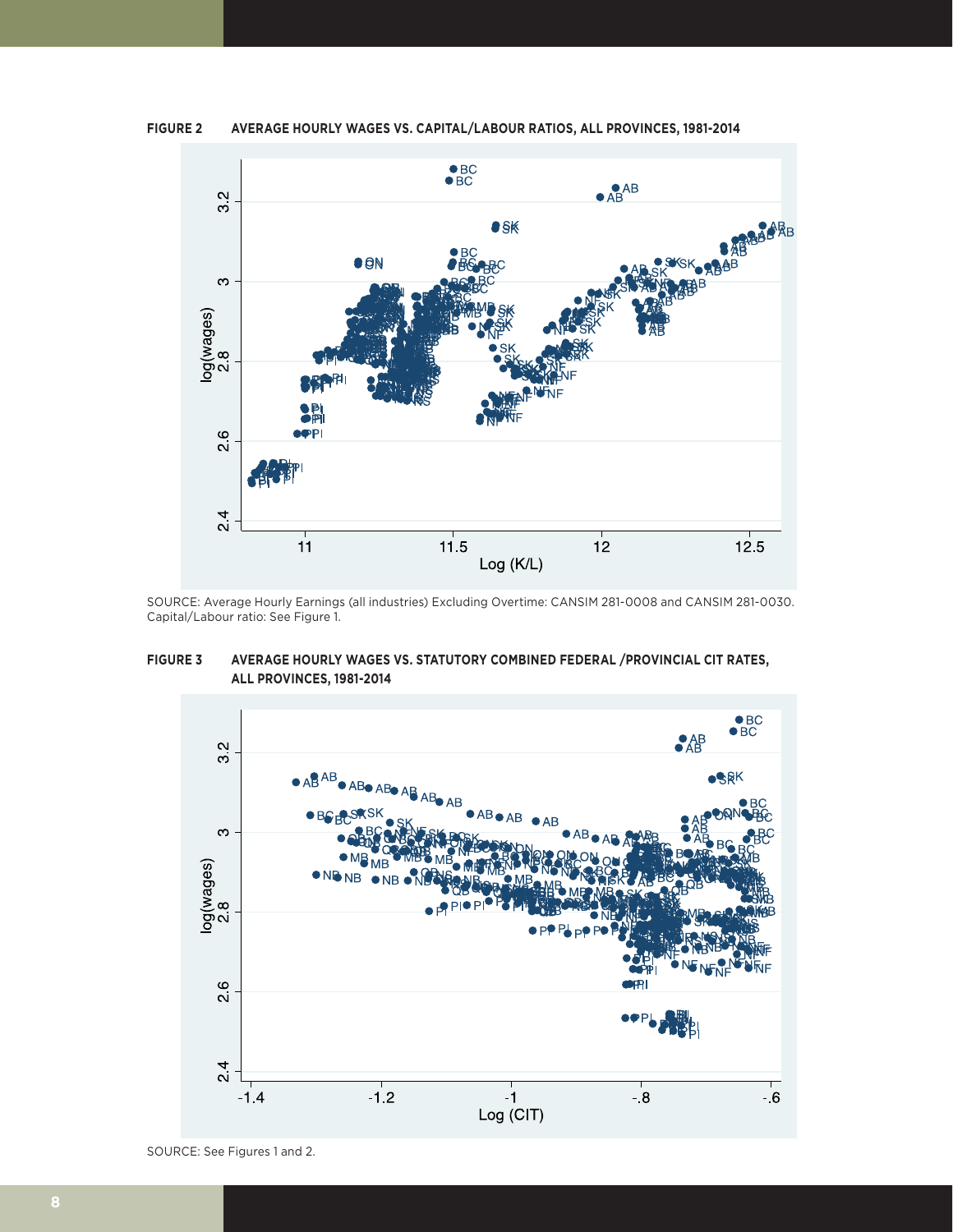Our empirical strategy, motivated by equations (5) and (6), and following in part Clausing (2013) and Hassett and Mathur (2015), involves the simultaneous estimation of the following two equations:

$$
log(K/L)_{it} = \alpha_{10} + \alpha_{11} log(CIT)_{it} + \alpha_{12} X_{it} + \mu_i + \theta_t + u_{it}
$$
 (7)

$$
log(Wage)_{it} = \alpha_{20} + \alpha_{21} log(K/L)_{it} + \alpha_{22} Z_{it} + \mu_i + \theta_t + \varepsilon_{it}
$$
\n
$$
\tag{8}
$$

where  $log(K/L)$ <sub>it</sub> is the log of capital/labour ratio in province *i* in year *t*,  $log(CIT)$ <sub>it</sub> is the log of the combined provincial and federal statutory CIT rate, and  $log(Wage)$ <sub>it</sub> is the log of real hourly wage rate. *X* and *Z* are vectors of control variables that are thought to be important in explaining the capital/labour ratio and wage rate, respectively. This specification allows us to exploit both time-series and cross-sectional variation in wages and corporate taxes across provinces. As discussed above, provincial fixed effects, denoted by  $\mu_i$ , are included to account for unmeasured time-invariant province-specific factors that may affect differences in wage rates and capital/labour ratios across the provinces; we also include time effects,  $\theta$ <sub>t</sub>, to control for common factors across provinces over time, such as business cycle conditions and other relevant policy changes at the national level. The corresponding error terms in the two equations are denoted by  $\varepsilon$ <sub>it</sub> and  $u$ <sub>it</sub>. Our coefficients of interest are  $\alpha_{11}$  and  $\alpha_{21}$ .

As is well known, fixed effects estimation can be seen as a generalization of the differencein-differences approach, extended to account for multiple treatment periods and groups (in our case provinces), and differing treatment intensities (in our case CIT rates). Identification is achieved by within group time variation (i.e., group specific changes over time); changes common to all groups are captured by the time fixed effects and are therefore not a source of variation in the identification of the treatment effects. As with differences-in-differences, the key underlying identification assumption is that, after controlling for other factors (captured in X and Z), the trend in the dependent variables  $(K/L$  and w) would be the same in all groups in the absence of the treatments. Our use of Canadian provincial panel data, perhaps arguably, renders this assumption more tenable than would be the case for cross country data.

According to the open-economy model of corporate tax incidence, we would expect the CIT to have a negative impact on the capital/labour ratio, and the capital/labour ratio to in turn have a positive impact on the wage rate; thus we would expect  $\alpha_1 < 0$  and  $\alpha_2 > 0$ . If this prediction holds, then we can compute the implied indirect effect of the CIT rate on wages using the estimated coefficients from the two equations as  $\alpha_{11}^* \alpha_{21}$ , which is the elasticity of the wage rate with respect to the CIT rate; we would expect  $\alpha_{11}^* \alpha_{21} < 0$ .

Our empirical methodology involves the simultaneous estimation of equations (7) and (8). This approach has two advantages. First, note that *K/L* is a dependent variable in equation (7) and an independent variable in equation (8). Ignoring the endogeneity of *K/L* in equation (8) can lead to biased estimates. Also, the error terms may be contemporaneously correlated, which means that we can gain efficiency by estimating the two equations jointly.

Our key variable of interest in equation (7) is the corporate income tax rate (*log(CIT)*). Since the capital stock takes time to adjust, we expect tax rates to have lagged effects on capital accumulation. Ideally, we would like to use a distributed lag model by including both contemporaneous and lagged values of the tax rate as explanatory variables to shed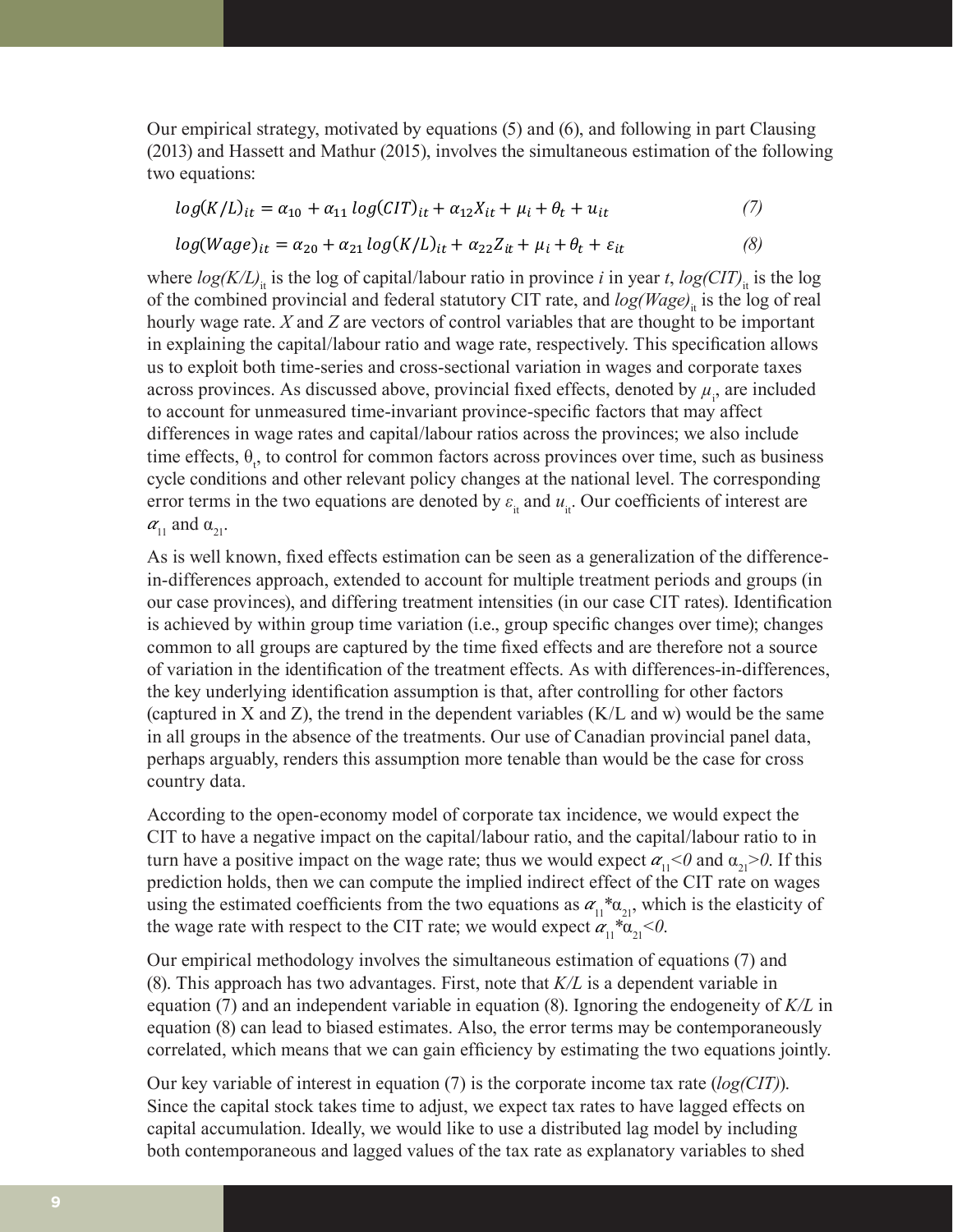light on both the short-term and long-term effects of CIT on capital stock and wage rate. However, due to the presence of strong multicollinearity among the lagged values of the CIT rate, precise estimates of short-term effects of CIT on the wage rate cannot be obtained through such an approach, although this will not affect estimates of the tax rate's longterm effects. Thus, in our analysis, following both Clausing (2013) and Hassett and Mathur (2015), our measure of the tax rate is constructed as the average of the current and previous five years' provincial and federal combined statutory corporate income tax.<sup>5</sup> As Auerbach (2005) points out, such an approach also helps reduce the potential policy endogeneity of the corporate income tax rate. Because of the way the tax rate variable is constructed, the coefficient estimate can be interpreted as the long-term effect of the CIT rate on the capital/ labour ratio. Obviously, the choice of the lag length is *ad hoc*, although five-year lags are commonly used. Below, we undertake sensitivity tests to check our results' robustness to the use of different lag lengths and alternative definition of tax rates.

As indicated above, previous studies suggest that capital is highly mobile across Canadian provincial borders. Capital accumulation in one province may therefore be influenced not only by the corporate income tax rate in that province but also by the tax rates of neighbouring provinces. Thus, following Hassett and Mathur (2015), we include the log of the weighted average (weighted by GDP) corporate income tax rate of other provinces (*otherCIT*) as an explanatory variable. This specification allows the *CIT* and *otherCIT* to have differential effects on capital accumulation. Note also that *otherCIT* is constructed in the same way as *CIT*; that is, it is the average of the current and previous five-year values of the variable. Other things remaining the same, an increase in other provinces' tax rates should encourage capital to flow from high-tax provinces to low-tax provinces. Thus, we expect the coefficient on the log of *otherCIT* to be positive.

Capital accumulation may be thought to be higher in richer provinces than poorer ones. To account for this, following Clausing (2013), we include the contemporaneous value of the log of GDP per capita as an explanatory variable in the capital/labour ratio equation.<sup>6</sup> We expect the coefficient on the log of GDP per capita to be positive. Further, the business environment in a jurisdiction and the associated private investment can be influenced by the governing party's ideological orientation. To control for the effect of ideology, we include a dummy variable that is equal to one if the provincial government belongs to the left-leaning New Democratic Party (NDP).<sup>7</sup> We expect this variable to have a negative effect on the capital to labour ratio.

The dependent variable in Eq. (2),  $log(Wage)_{ii}$ , is based on the average annual hourly earnings (wage) for all workers in all industries. The nominal values are converted into real wages using the Consumer Price Index (CPI) (2007=100). As workers working

*<sup>5</sup>* As far as long-term effects of the tax rate are concerned, this approach is equivalent to using a distributed lag model with equal weights.

If capital accumulates from domestic savings, an argument may be made for using lagged rather than contemporaneous GDP in this regard. The use of contemporaneous GDP is consistent with the small open economy setting whereby there is no correlation between domestic capital accumulation and savings, which finds empirical support for Canadian provinces in Helliwell and McKitrick (1999) and Vaillancourt and Gouëdard (2011).

*<sup>7</sup>* Following the common classification in the related literature, the Parti Québécois in Quebec and the Saskatchewan Party in Saskatchewan are categorized as NDP and Conservative, respectively.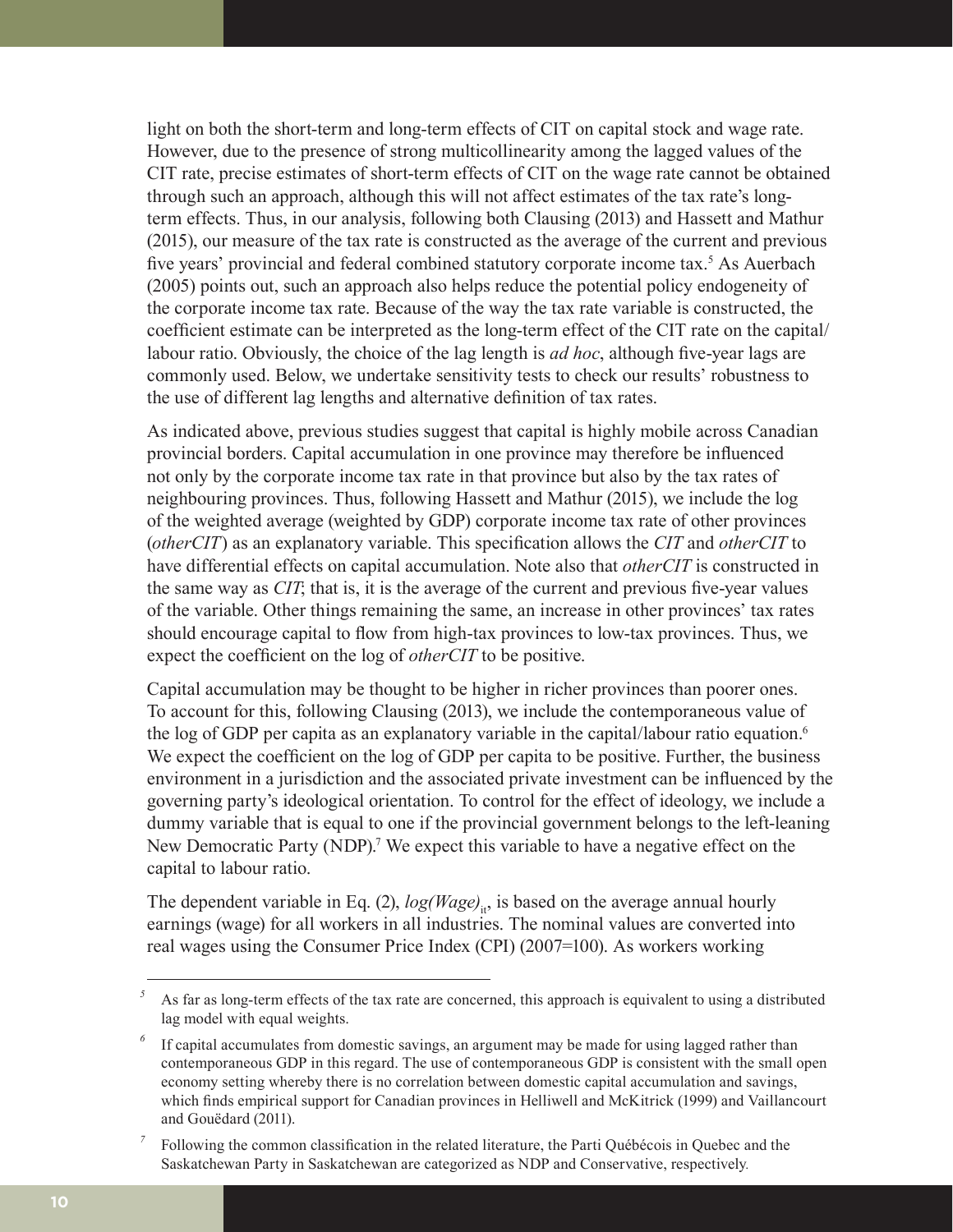overtime usually command higher wage rates, including overtime payments may distort the workers' actual hourly earnings. Thus, we exclude overtime payments from the hourly earnings. However, as part of the sensitivity analysis, we later check the robustness of our results to the inclusion of overtime payments. Ideally, as in Ebrahimi and Vaillancourt (2016), we would like to use the wage rate of workers employed in the private sector as our dependent variable. However, these data are not available at the aggregate level for Canadian provinces. Therefore, our wage rate data include the wages of those workers who work both in the private and public sectors. If higher corporate income tax revenue enables governments to raise wage payments for public sector workers, our CIT rate coefficient estimate may be biased. To address this, we include average real monthly wages and salaries per worker in the public sector (*public wages*) as an additional control variable. We expect the coefficient on the log of public wages to be positive in the wage rate regression.

In our basic wage rate regressions, we control for other variables that are generally thought to have effects on wage rate and labour market outcomes. As is common in the related literature (see Carroll (2009)), we include the share of workers who are unionized (*union*) as a control variable in the wage regression. As discussed above, unionized workers may be able to obtain higher wages and benefits through their collective bargaining power. This in part controls for the direct transmission mechanism discussed above, and is consistent with our focus on the indirect effect. We expect the coefficient on the union variable to be positive in the wage rate regression.

Higher education is often associated with higher wages. Thus, as in Carroll (2009), we also include the share of the population with a university degree (*university*) as an explanatory variable in the wage rate regression. If higher education increases labour productivity and raises wage rates, we expect the coefficient on log of university to be positive.

Personal income taxes may also affect the wages workers receive. To the extent that labour supply is not perfectly inelastic, or labour demand perfectly elastic, some of the burden of personal income taxes will fall on employers, and be reflected in the gross of tax wage rate. As such, we include the log of provincial and federal combined average effective personal income tax rate as a co-variate in the wage equation.<sup>8</sup> We expect this variable to have a positive effect on gross-of-personal tax wages.

In addition, to control for labour market conditions, we include the log of current unemployment rate and the average labour growth rate.<sup>9</sup> As in Clausing  $(2013)$ , we use the average growth rate of labour over the previous five years to capture labour market conditions. We also use the average growth rate of the economy over the previous five years (*Average GDP growth*) to account for the effect of macroeconomic conditions on wage rate. Again, this approach should reduce potential endogeneity problems with the relevant variables.

*<sup>8</sup>* As is common in the literature, this variable is obtained by dividing total provincial and federal personal income tax revenue by total provincial taxable income.

Labour growth is the growth rate of the total number of people in the labour force.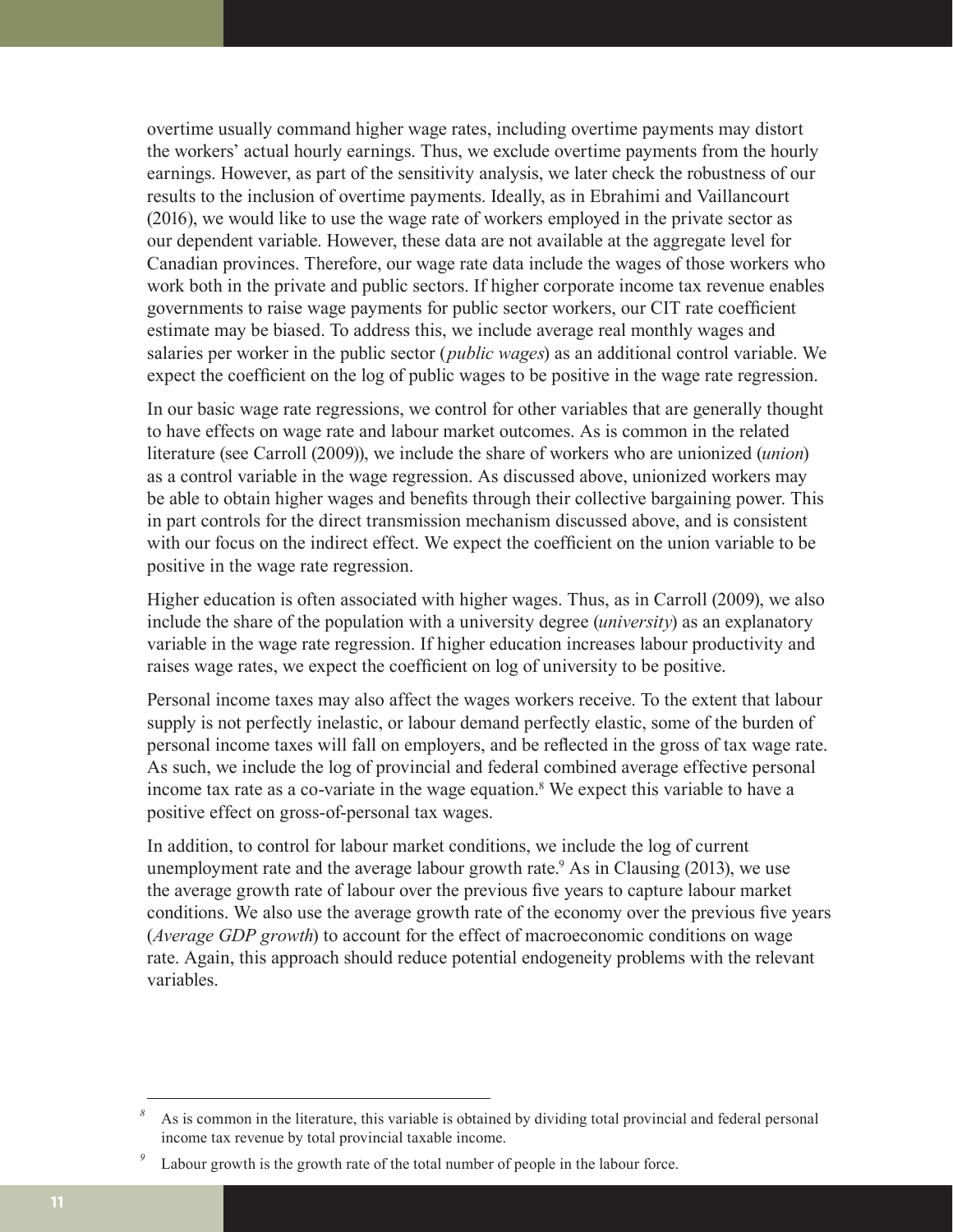# 3.3. Data

We employ annual panel data from the 10 Canadian provinces over the period 1981 to 2014. The statutory top CIT rates were obtained from various issues of *Finances of the Nation* (formerly *National Finances*) published by the Canadian Tax Foundation. The data on all other variables in our analysis are obtained from Statistics Canada's database (CANSIM). Table A1 in the appendix provides the definitions and sources of data for the different variables in more detail.

Table 1 provides information on our key variables of interest, the hourly wage rate and statutory CIT rates, for all provinces. To shed some light on the evolution of these key variables, we present the values at the initial, middle and final years of the sample period. We also present mean values of the variables over the whole sample period.

The average real hourly wage rate for all the provinces during the sample period was about C\$17.53. Note that there is considerable variation in the mean hourly wage rate, ranging from C\$14.26 for Prince Edward Island to C\$20.27 for Alberta. During the period under consideration, the combined provincial and federal statutory corporate income tax rate averaged about 41.26 per cent. As Table 1 shows, there is significant variation in the corporate income tax rate across provinces. The period's average combined provincial and federal CIT rate ranges from 36.06 per cent in Quebec to about 42.88 per cent in Nova Scotia. There is also considerable variation in the statutory corporate income tax rates across provinces during the period, varying from 8.86 per cent in Quebec to 15.68 per cent in Nova Scotia. There has been generally a downward trend in the statutory provincial and federal combined corporate income tax rate due mainly to the reductions in the federal CIT rate over the sample period. Table 2 provides descriptive summary statistics of the other variables used in the empirical analysis.

|           | <b>NFL</b>                        | PEI                                                    | <b>NS</b> | <b>NB</b> | QB                              | <b>ON</b> | <b>MB</b> | <b>SK</b> | AB    | <b>BC</b> |
|-----------|-----------------------------------|--------------------------------------------------------|-----------|-----------|---------------------------------|-----------|-----------|-----------|-------|-----------|
|           |                                   |                                                        |           |           | Hourly Wage Rate (2007 dollars) |           |           |           |       |           |
| 1981      | 17.96                             | 12.40                                                  | 18.07     | 18.50     | 18.64                           | 20.98     | 18.20     | 22.95     | 24.83 | 25.89     |
| 1988      | 14.42                             | 12.37                                                  | 15.69     | 15.11     | 16.74                           | 17.81     | 16.43     | 16.56     | 18.28 | 19.27     |
| 2014      | 20.03                             | 16.49                                                  | 18.06     | 18.06     | 19.79                           | 19.64     | 18.88     | 21.04     | 22.78 | 20.97     |
| 1981-2014 | 16.61                             | 14.26                                                  | 16.41     | 16.38     | 17.61                           | 18.86     | 17.08     | 18.00     | 20.27 | 19.77     |
|           | Provincial statutory CIT rate (%) |                                                        |           |           |                                 |           |           |           |       |           |
| 1981      | 15.00                             | 10.00                                                  | 13.00     | 14.00     | 13.00                           | 14.00     | 15.00     | 14.00     | 11.00 | 16.00     |
| 1988      | 16.00                             | 15.00                                                  | 15.00     | 16.00     | 5.90                            | 15.50     | 17.00     | 17.00     | 14.01 | 14.00     |
| 2014      | 14.00                             | 16.00                                                  | 16.00     | 12.00     | 11.90                           | 11.50     | 12.00     | 12.00     | 10.00 | 11.00     |
| 1981-2014 | 14.90                             | 14.65                                                  | 15.68     | 14.53     | 8.86                            | 14.37     | 15.47     | 15.26     | 12.66 | 14.22     |
|           |                                   | Provincial and federal combined statutory CIT rate (%) |           |           |                                 |           |           |           |       |           |
| 1981      | 52.80                             | 47.80                                                  | 50.80     | 51.80     | 50.80                           | 51.80     | 52.80     | 51.80     | 48.80 | 53.80     |
| 1988      | 48.45                             | 47.45                                                  | 47.45     | 48.45     | 38.35                           | 47.95     | 49.45     | 49.45     | 46.46 | 46.45     |
| 2014      | 29.00                             | 31.00                                                  | 31.00     | 27.00     | 26.90                           | 26.50     | 27.00     | 27.00     | 25.00 | 26.00     |
| 1981-2014 | 42.10                             | 41.85                                                  | 42.88     | 41.73     | 36.06                           | 41.57     | 42.67     | 42.47     | 39.86 | 41.42     |

| TABLE 1 | <b>PROFILE OF CANADIAN PROVINCES, 1981-2014</b> |
|---------|-------------------------------------------------|
|         |                                                 |

SOURCE: Table A1; authors' calculations.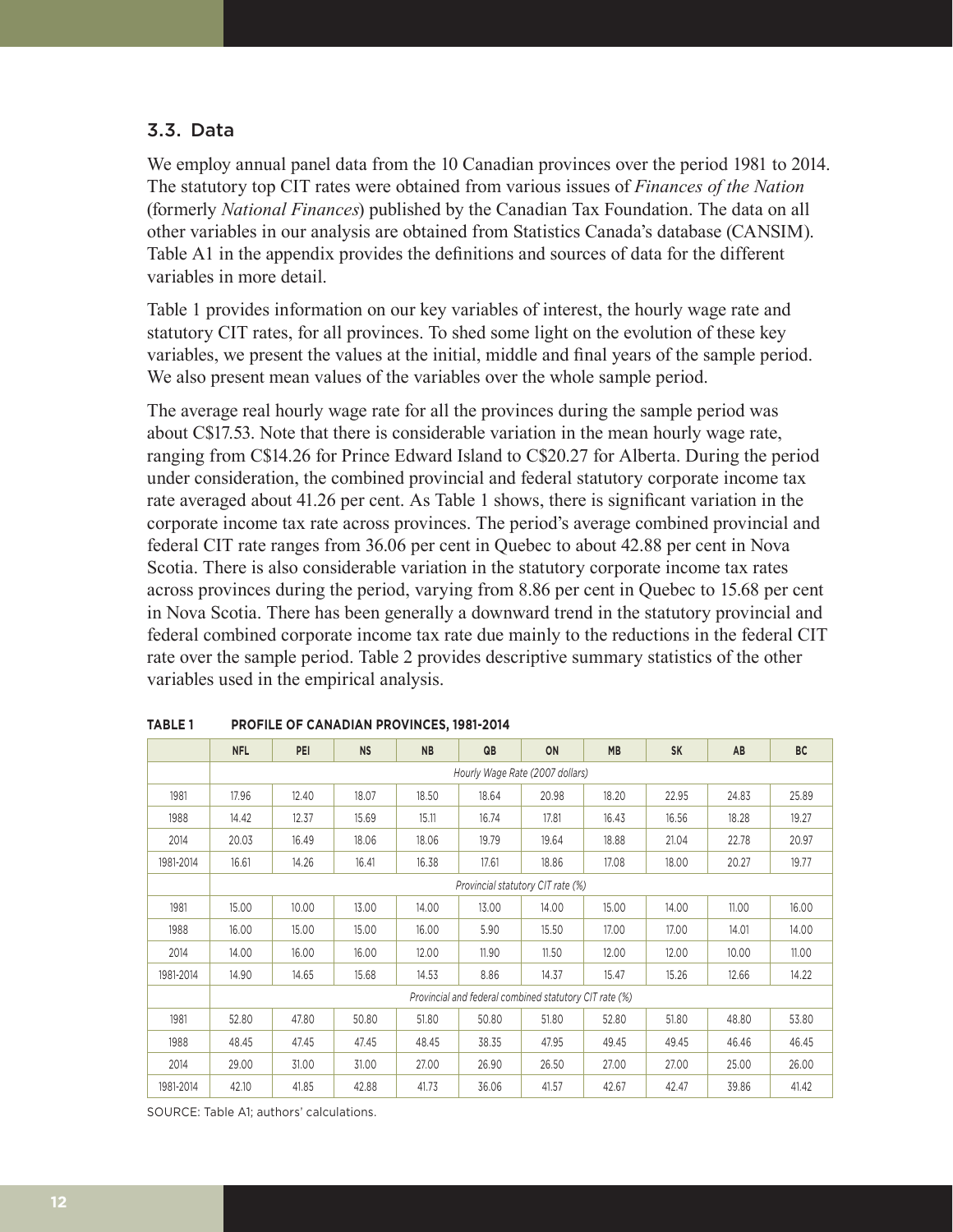| Variable                                       | Mean     | Std. Dev. | Min      | Max      |
|------------------------------------------------|----------|-----------|----------|----------|
| Hourly wage rate, 2007 dollars                 | 17.526   | 2.265     | 12.113   | 26.649   |
| Provincial statutory CIT rate                  | 0.141    | 0.027     | 0.055    | 0.170    |
| Combined statutory CIT rate (CIT) <sup>a</sup> | 0.428    | 0.069     | 0.264    | 0.532    |
| $Log(CIT)^a$                                   | $-0.905$ | 0.205     | $-1.386$ | $-0.601$ |
| $Log(ATR)^a$                                   | $-1.192$ | 0.200     | $-1.679$ | $-0.464$ |
| Log(OtherCIT) <sup>a</sup>                     | $-2.032$ | 0.070     | $-2.184$ | $-1.843$ |
| Log(wage)                                      | 2.855    | 0.129     | 2.494    | 3.283    |
| Log(K/L)                                       | 11.462   | 0.369     | 10.818   | 12.573   |
| Average labour growth rate <sup>b</sup>        | 0.014    | 0.010     | $-0.014$ | 0.067    |
| Average GDP growth rate <sup>b</sup>           | 0.026    | 0.015     | $-0.010$ | 0.096    |
| Log(GDP per capita)                            | 10.588   | 0.309     | 9.933    | 11.469   |
| Log(unemployment)                              | $-2.408$ | 0.391     | $-3.352$ | $-1.599$ |
| Log(university)                                | $-2.301$ | 0.413     | $-3.440$ | $-1.469$ |
| Log(union)                                     | 3.483    | 0.190     | 3.011    | 4.054    |
| Log(openness)                                  | 0.089    | 0.161     | $-0.246$ | 0.624    |
| Log(public wages)                              | 37.581   | 3.223     | 31.576   | 49.211   |
| NDP government                                 | 0.221    | 0.415     | 0.000    | 1.000    |
| Log(PIT)                                       | $-1.488$ | 0.138     | $-1.756$ | $-1.028$ |

#### **TABLE 2 SUMMARY STATISTICS**

Note: The total number of observations is 340.

a These variables are obtained as the averages of the current year and previous five years.

**b** These variables are obtained as the averages of the previous five years.

# **4. EMPIRICAL RESULTS AND DISCUSSION**

# 4.1. Empirical Results

Table 3 presents the empirical results. Note again that we estimate the models including provincial fixed effects to account for unobserved province-specific factors that can influence the capital/labour ratio and wages, and year-specific dummies to capture the effects of shocks that are common to all provinces. We focus our discussion on the coefficients on the main variables of interest.

|                              | (1)        | (2)        | (3)       | (4)       | (5)      |
|------------------------------|------------|------------|-----------|-----------|----------|
|                              | <b>OLS</b> | <b>SUR</b> | 3SLS      | 3SLS      | 3SLS     |
| Dependent variable: Log(K/L) |            |            |           |           |          |
| Log(CIT)                     | $-0.436$ " | $-0.355$ " | $-0.233"$ |           |          |
|                              | (0.121)    | (0.112)    | (0.110)   |           |          |
|                              |            |            |           |           |          |
| Log(ATR)                     |            |            |           | $-0.069"$ |          |
|                              |            |            |           | (0.028)   |          |
|                              |            |            |           |           |          |
| Log(METR)                    |            |            |           |           | $-0.116$ |
|                              |            |            |           |           | (0.033)  |

#### **TABLE 3 REGRESSIONS EXPLAINING LOG(K/L) AND LOG(WAGE), 1981-2014**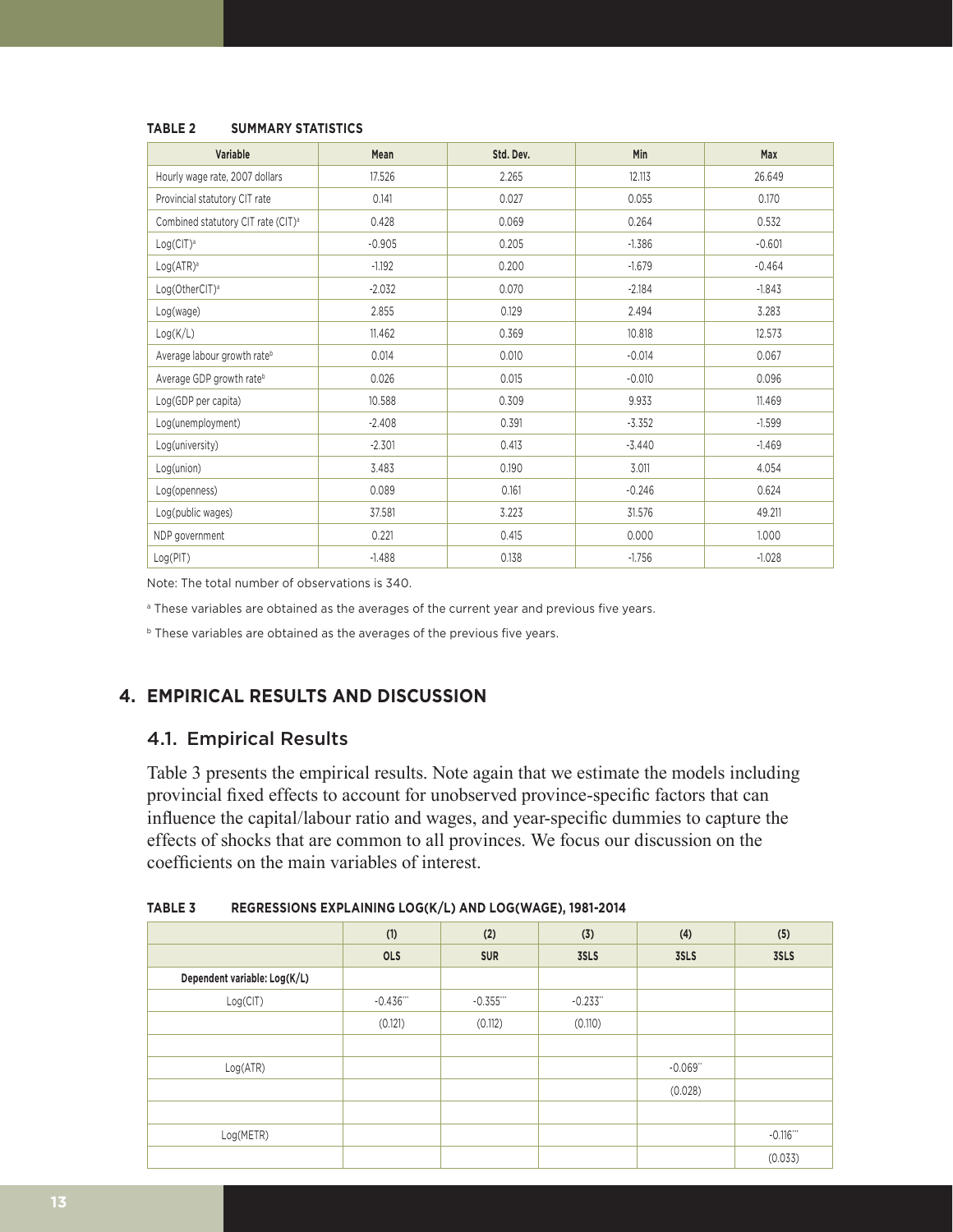| Log(Other CIT)                | $-0.006$    | 0.058       | 0.134       | 0.155        | 0.594"      |
|-------------------------------|-------------|-------------|-------------|--------------|-------------|
|                               | (0.231)     | (0.213)     | (0.205)     | (0.133)      | (0.255)     |
|                               |             |             |             |              |             |
| Log(GDP per capita)           | $0.584$ "   | $0.622$ "   | $0.639$ "   | $0.625$ "    | $0.510$ "   |
|                               | (0.055)     | (0.051)     | (0.050)     | (0.051)      | (0.105)     |
|                               |             |             |             |              |             |
| NDP government                | $-0.012$    | $-0.016$    | $-0.020$ "  | $-0.023$ *** | $-0.057$ "  |
|                               | (0.010)     | (0.010)     | (0.009)     | (0.008)      | (0.011)     |
| Dependent variable: Log(Wage) |             |             |             |              |             |
| Log(K/L)                      | $0.245$ "   | $0.303$ "   | $0.461$ "   | 0.645'''     | $0.320$ "   |
|                               | (0.034)     | (0.031)     | (0.043)     | (0.050)      | (0.116)     |
|                               |             |             |             |              |             |
| Log(PIT)                      | $0.269$ "   | $0.267$ "   | $0.257$ "   | $0.228$ "    | 0.004       |
|                               | (0.053)     | (0.048)     | (0.048)     | (0.048)      | (0.038)     |
|                               |             |             |             |              |             |
| Average labour growth         | 1.133       | 1.066"      | 0.937"      | 0.838"       | 0.660       |
|                               | (0.450)     | (0.410)     | (0.406)     | (0.400)      | (0.453)     |
|                               |             |             |             |              |             |
| Average GDP growth            | 0.577"      | 0.479'      | 0.484       | 0.415'       | 0.334       |
|                               | (0.270)     | (0.247)     | (0.250)     | (0.251)      | (0.187)     |
|                               |             |             |             |              |             |
| Log(unemployment)             | $0.084$ "   | $0.083$ *** | $0.084$ "   | $0.082$ "    | $-0.024$    |
|                               | (0.020)     | (0.018)     | (0.018)     | (0.018)      | (0.015)     |
|                               |             |             |             |              |             |
| Log(university)               | $0.184$ "   | $0.168$ "   | $0.131$ "   | 0.095"       | 0.039       |
|                               | (0.041)     | (0.038)     | (0.038)     | (0.038)      | (0.052)     |
|                               |             |             |             |              |             |
| Log(union)                    | 0.029       | 0.043       | 0.052       | 0.054        | $-0.077$    |
|                               | (0.038)     | (0.035)     | (0.035)     | (0.034)      | (0.095)     |
|                               |             |             |             |              |             |
| Log(openness)                 | $-0.028$    | $-0.037$    | $-0.057$    | $-0.079$ "   | $-0.008$    |
|                               | (0.039)     | (0.035)     | (0.035)     | (0.035)      | (0.053)     |
|                               |             |             |             |              |             |
| Log(public wages)             | $0.008$ ""  | $0.008$ "   | $0.007$ **  | $0.007$ "    | $-0.001$    |
|                               | (0.002)     | (0.001)     | (0.002)     | (0.002)      | (0.002)     |
| Implied effects of tax rate   | $-0.107**$  | $-0.108**$  | $-0.107**$  | $-0.045**$   | $-0.037**$  |
|                               | (0.033)     | (0.035)     | (0.050)     | (0.018)      | (0.015)     |
| Observations                  | 340         | 340         | 340         | 340          | 130         |
| $\mathbb{R}^2$                | 0.976;0.919 | 0.976;0.918 | 0.976;0.905 | 0.976;0.872  | 0.993;0.978 |
|                               |             |             |             |              |             |

Note: All regressions include province-specific fixed effects and year effects. Implied effects of the tax rate are the elasticity of hourly wage rate with respect to the corporate income tax rate (through its effects on K/L ratio). Standard errors in parentheses. Significance levels are indicated by \*\*\* for one per cent, \*\* for five per cent, and \* for 10 per cent.

In column 1 of Table 3 we estimate equations (7) and (8) separately by simple OLS, which does not take simultaneity into account. The coefficient on *log(CIT)* in the capital/labour ratio equation is negative and statistically significant at the one per cent level. Further, the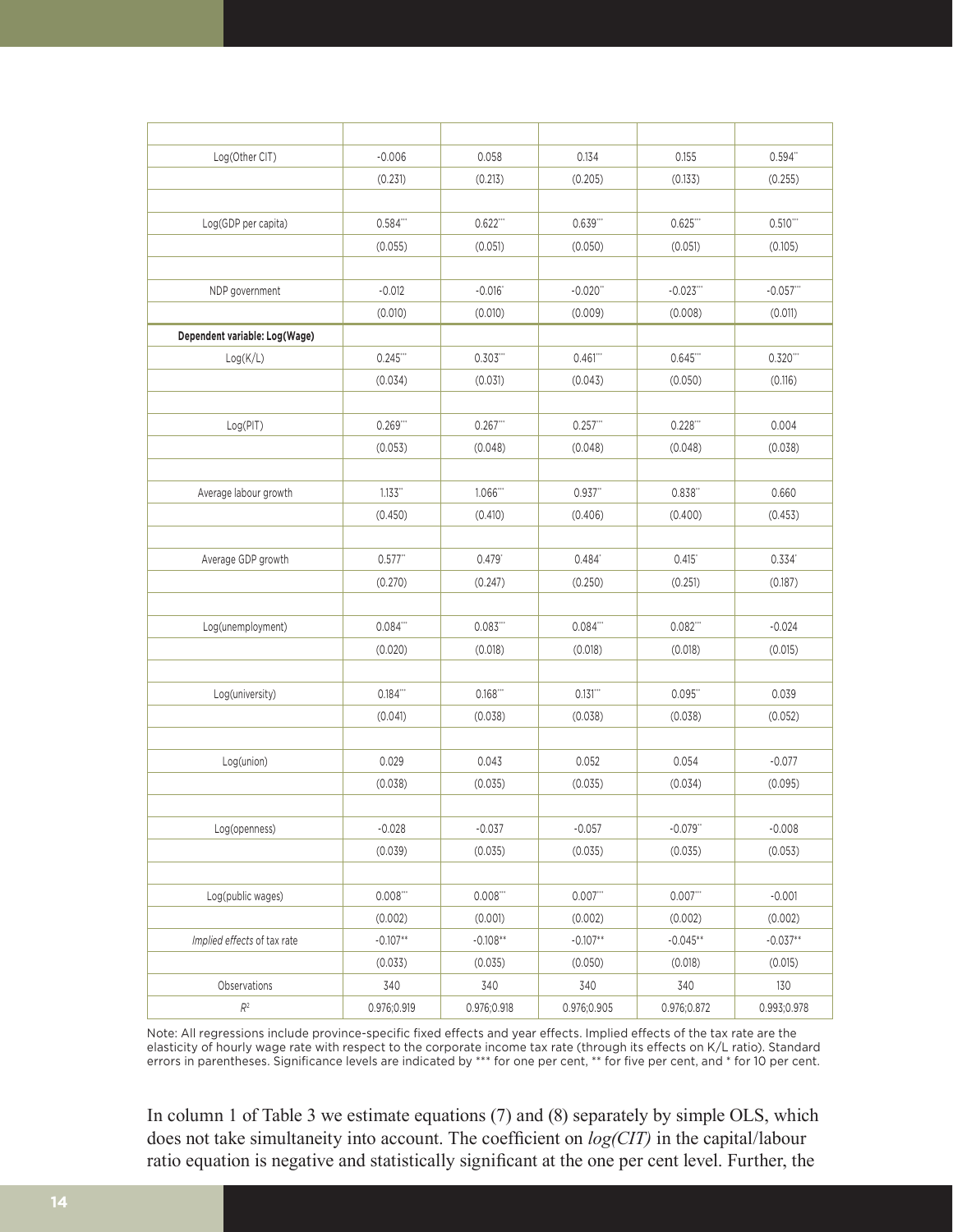coefficient on *log(K/L)* in the wage rate equation is positive and statistically significant at the one per cent level. Taken together, this is consistent with the prediction of the open economy general equilibrium model of indirect corporate income tax incidence. We compute the indirect effect of the corporate income tax rate on wages (through its effects on capital stock) using the estimated coefficient on *log(CIT* ) in the *K/L* equation and the estimated coefficient on  $log(K/L)$  in the wage rate regression. The product of these two coefficients is the implied effect of the corporate income tax rate on wages. Table 3 presents this estimate in the second to last row. This is our estimate of the elasticity of the real hourly wage rate with respect to the corporate income tax rate. The estimated elasticity of -0.107 is statistically significant at the one per cent level. It suggests that a one per cent increase in the corporate income tax rate is associated with a 0.107 per cent reduction in hourly wage rate.

As discussed above, the estimation of the two equations separately by OLS as reported in column (1) may not be appropriate, for two reasons. First, *log(K/L)* is a dependent variable in the capital/labour regression and is included as an exogenous independent variable in the wage regression. This means that the coefficient estimates may be biased. Secondly, the error terms in the two equations may be correlated.

With regard to the latter, the Breusch-Pagan test rejects the null of independence of residuals from the capital/labour ratio and the hourly wage rate equation at the five per cent level. Thus, we can gain efficiency by estimating the two equations jointly using the seemingly unrelated regression (SUR) method, as the error terms in the two equations are contemporaneously correlated. Joint estimation of the two equations will also help us obtain a more precise estimate of the wage rate's elasticity with respect to the corporate income tax rate. Column (2) of Table 3 presents coefficient estimates based on the SUR estimation method. The coefficient on *log(CIT)* remains negative and statistically significant at the one per cent level in the capital/labour ratio regression, and *log(K/L)* remains positive and significant at the one per cent level in the wage rate regression. The implied effect of corporate income tax rate on wages is negative and statistically significant, and the elasticity remains just under -0.11.

So far, our analysis treats the *log(K/L)* in the wage regression as exogenous. However, as discussed above, since this is a dependent-variable first equation, this assumption may not be appropriate and can lead to biased results. To address this, we estimate equations (1) and (2) jointly by three-stage least squares (3SLS), which treats the *K/L* ratio as endogenous and combines two-stage least squares with SUR (see Wooldridge 2002). This methodology is feasible because the two equations are over-identified. The results are given in column (3). This is our preferred specification. The coefficient on *log(CIT)* is, as expected, negative and statistically significant in the capital/labour ratio equation. Note that the coefficient on the *log (K/L)* in the wage equation is now higher than the OLS result in column (1), and the SUR results in columns (2). This suggests that these estimates are biased downward, underestimating the impact of the capital/labour ratio on the wage rate.

The estimates in column (3) indicate that the elasticity of the capital/labour ratio with respect to the CIT rate is -0.233, and that a one per cent increase in the CIT rate is associated with a 0.233 per cent decline in the capital/labour ratio. The coefficient on *log(K/L)* is also positive and statistically significant in the wage rate equation. In this case, the coefficient is now relatively higher, suggesting that not taking the endogeneity of the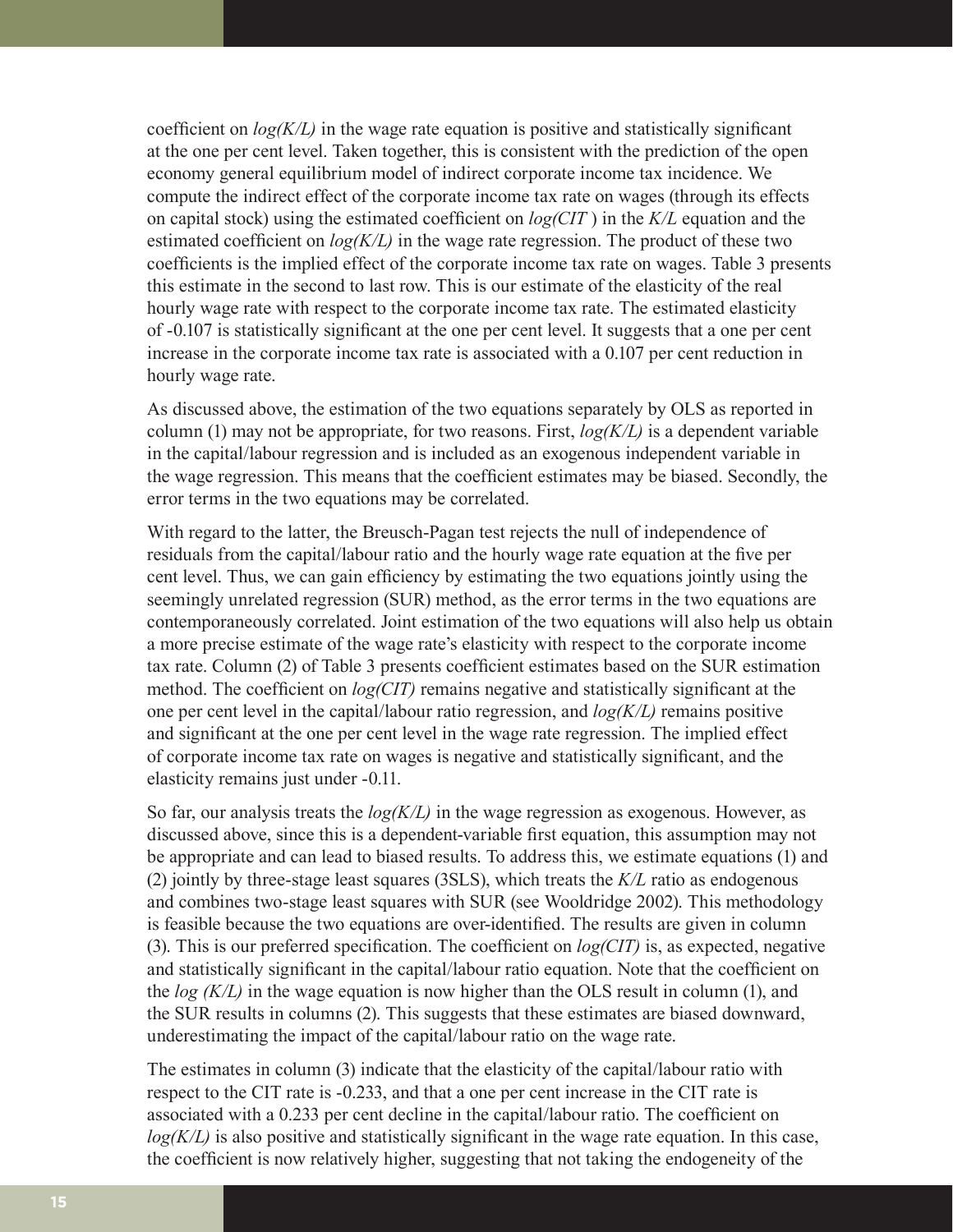variable biases the coefficient estimate downwards. The estimated elasticity is 0.46, which means that a one per cent increase in the capital/labour ratio is associated with a 0.46 per cent increase in the wage rate. The net result is an estimate of the elasticity of the real wage rate with respect to the corporate income tax rate of -0.107, which is statistically significant at the five per cent level.

The foregoing analysis employs the statutory corporate income tax rate to capture the effects of the corporate income tax system. However, as shown in the simple model developed earlier, due to the presence of various tax credits and deductions, the tax burden corporations face may diverge from the statutory tax rate. For this reason, some previous studies, such as Carroll (2009) and Hassett and Mathur (2015), also use average and marginal effective tax rates as alternative tax measures of corporate taxes. Thus, we use the average effective tax rate (ATR) and marginal effective tax rate (METR) in columns (4) and (5), respectively.

The average effective tax rate (ATR) is computed as a ratio of the corporate income tax revenue that governments collect to a measure of the corporate tax base. Generally, obtaining an appropriate corporate tax base dataset is difficult and researchers often employ some form of proxy for the corporate income tax base.<sup>10</sup> Fortunately, we were able to obtain administrative data from Finance Canada that give the corporate income tax base and tax revenue of all provinces for most of the period under consideration. The federal government uses these revenue and tax base data in its computation and allocation of equalization grants. Thus, in column (4) we use the average effective tax rate  $(ATR)$  — which is computed as the ratio of corporate income tax revenue to corporate income tax base instead of the statutory corporate income tax rate. The ATR is constructed as the average of the current and previous five years, as we have done for the statutory rate (CIT). The results in column (4) show that, as expected, ATR has a negative and significant effect on log*(K/L)*, although in absolute value the numerical magnitude is lower. The estimated implied effect of the ATR on hourly wages is -0.045 and it is statistically significant at the five per cent level. The results suggest that a one per cent increase in the ATR is associated with a 0.045 per cent decrease in the real hourly wage rate.

In column (5), we use the marginal effective tax rate (METR) as a measure of the effects of the corporate income tax system on hourly wages. Long time-series provincial data on the METR are not available. We use aggregate METR estimates from Chen and Mintz (2006, 2012) which are available only for the period 1997 to 2012. This substantially reduces the number of observations available for estimation. The key variable in column (5) is the log of METR. We also include the weighted average METR of other provinces (weighted by GDP) as an additional explanatory variable. Note that to minimize the potential endogeneity problem associated with the tax rate, we use five-year lag values of both the log of METR and the log of the weighted average METR of other provinces.11 The results indicate that corporate income tax as measured by the METR has a negative and statistically significant effect on the capital/labour ratio, which in turn has a statistically significant positive effect

For example, Carroll (2009) uses the corporate income tax revenue to personal income ratio as average tax rate. However, Clausing (2013) and other later studies criticize the use of personal income as a proxy for corporate income tax base.

Note that the method of constructing the METR variable is different from that used for statutory tax rates and ATR, dictated by the very limited number of observations for the variable.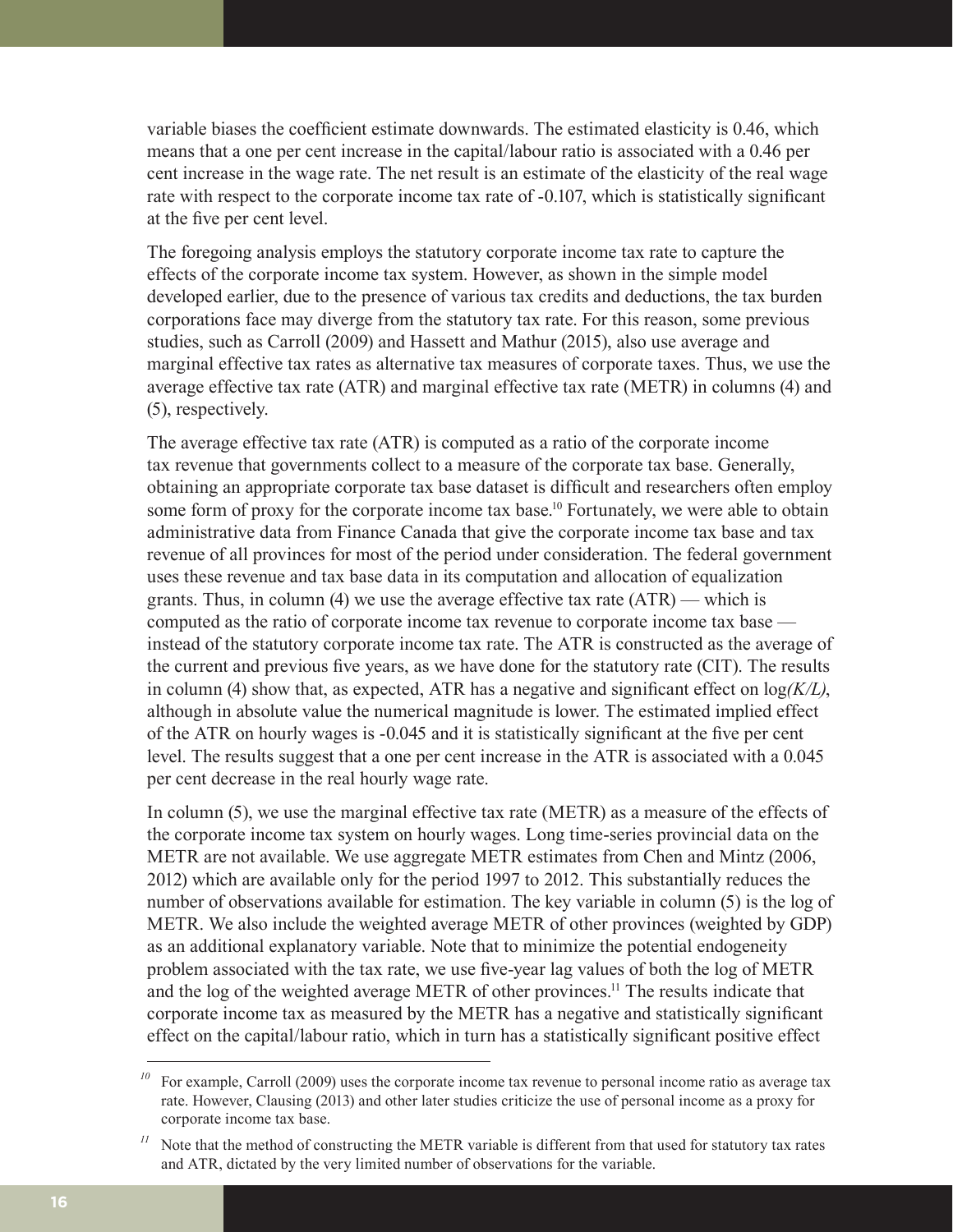on hourly wages. The estimated implied elasticity of the METR on hourly wages is -0.037 and is statistically significant at the five per cent level, and again is lower than the estimates using the statutory CIT rate.

While the coefficients on the ATR and METR variables are negative and statistically significant — providing additional support for the indirect transmission mechanism of corporate taxes to wages — the estimated elasticities are lower than we obtain using the statutory CIT rate. This may be the case for a number of reasons. Statutory tax rate changes happen less frequently and when they occur, it is because of the government's explicit policy choice. On the other hand, effective tax rates can change even if there are no tax policy changes. For instance, changes in economic conditions that affect corporations' profits can result in changes in the ATR without any change in policy. The computation of METR requires various assumptions such as the type of investment, economic depreciation rates, discount rates, etc., all of which can change with economic conditions. There may therefore be some endogeneity issues associated with the use of these tax variables. Also, as indicated above, we have a very limited number of METR observations. Nonetheless, the results do provide additional empirical support to the open economy general equilibrium model of corporate income tax incidence using Canadian provincial data. Thus, regardless of the measure of corporate income rate employed in the analysis, the results suggest that corporate income taxes have a statistically significant negative effect on hourly wages and that some of the burden of the corporate tax falls on workers.

It may also be noted that the estimated coefficients on the control variables are generally consistent with our expectations. For example, in the *K/L* regression, the coefficient on *log(GDP per capita)* is positive and significant. Also noteworthy is the negative coefficient on the dummy variable for the presence of NDP governments, which is statistically significant. In the wage regressions, the average personal income tax rate variables are positive and significant, as expected. Moreover, the coefficients on labour growth, the unemployment rate, GDP growth, university enrolment and public sector wages are all the expected sign and statistically significant.

How do our results compare with those of earlier studies? As indicated previously, we use an empirical methodology similar to Clausing (2013). Unlike Clausing (2013), however, we find a statistically significant negative relationship between the corporate income tax rate and wages. Our results are also qualitatively robust to the use of alternative measures of corporate income tax rate. Our estimates of the elasticity of hourly wages with respect to the statutory corporate income tax rate are lower (in absolute value) than those of Hassett and Mathur (2006, 2015) and Felix (2007), but relatively close to the estimates of Carroll (2009) and Felix (2009). Notably, our elasticity estimates are also similar to Ebrahimi and Vaillancourt (2016), who also employ Canadian data.

It bears mentioning that our estimates might be considered a lower bound of the elasticity of wages with respect the CIT rate as we isolate the indirect effect by way of the K/L ratio, and do not account for any direct effects associated with wage bargaining over rents.

# 4.2. Corporate Tax Incidence Computations

What do our results imply about the corporate income tax incidence on wages? Following the common practice in the literature, we measure the burden borne by labour by computing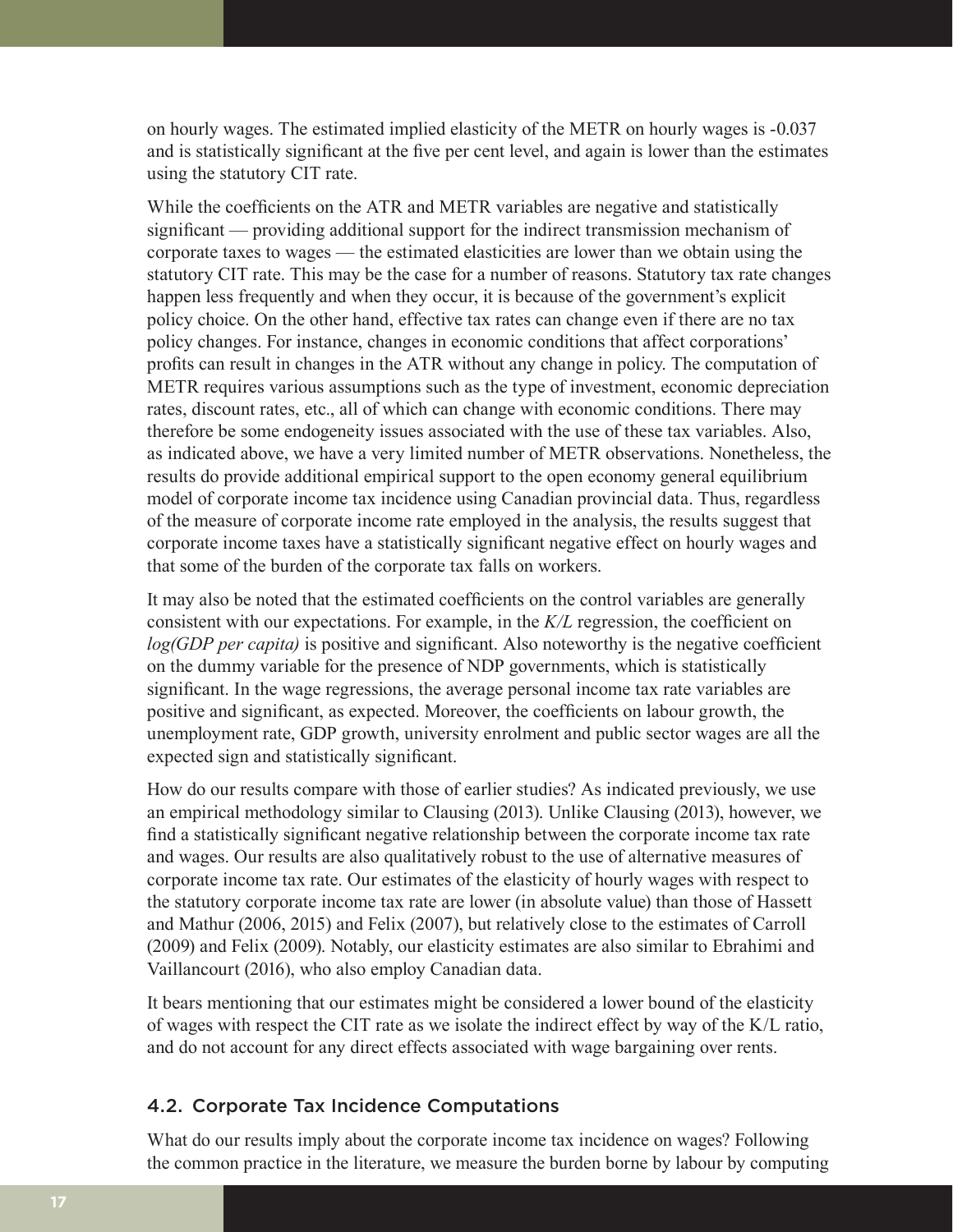the reduction in aggregate wages associated with a \$1 increase in provincial CIT revenue (through an increase in the provincial statutory rate). We compute the corporate income tax incidence on wages for all 10 provinces for the year 2014, which is the last year of our sample period. The computations are based on the estimated wage elasticity with respect to the corporate income tax rate reported in column (3) of Table 3. We also use provincial corporate income tax revenue, total wage income in the private sector, and provincial and federal statutory CIT rates for 2014 in our calculations. Table 4 shows the results.

Previous studies tend to assume that the corporate tax base remains constant when the tax rate changes to calculate the corporate income tax incidence on wages. In order to compare our results to these studies, we begin by making a similar assumption in our computations, shown in column (1) in Table 4. For instance, for Alberta, total provincial corporate income tax revenue in 2014 was about C\$5.8 billion. Thus, a 10 per cent increase in the provincial statutory corporate income tax rate, assuming that the tax base remains constant, leads to an increase in provincial corporate income tax revenue of C\$0.58 billion. In the same year, total wage income in the private sector for the province was about C\$130.1 billion. Given our elasticity estimate of -0.107 in column (3) of Table 3, a 10 per cent increase in the provincial statutory CIT rate, assuming that there is no impact on employment, leads to a decrease in aggregate wages in the private sector of about C\$0.557 billion.<sup>12</sup> This means that for each dollar of incremental corporate income tax revenue that the province collects due to an increase in its CIT rate, aggregate wages in the province fall by about 96 cents.

| Province                  | <b>Constant CIT Base</b> <sup>a</sup> | Responsive CIT Baseb |
|---------------------------|---------------------------------------|----------------------|
| <b>British Columbia</b>   | 1.34                                  | 2.25                 |
| Alberta                   | 0.96                                  | 1.52                 |
| Saskatchewan              | 1.12                                  | 2.01                 |
| Manitoba                  | 1.52                                  | 2.72                 |
| Ontario                   | 1.14                                  | 1.97                 |
| Quebec                    | 0.98                                  | 1.74                 |
| New Brunswick             | 1.74                                  | 3.12                 |
| Nova Scotia               | 1.18                                  | 2.86                 |
| Prince Edward Island      | 1.59                                  | 3.85                 |
| Newfoundland and Labrador | 0.95                                  | 1.95                 |

#### **TABLE 4 CORPORATE INCOME TAX INCIDENCE ON WAGES (IN CANADIAN DOLLARS), 2014**

SOURCE: Authors' computations based on the estimated wage elasticity with respect to the statutory corporate income tax rate (column (3) of Table (3)) and provincial corporate income tax revenue and wage income data for 2014. The figures show the dollar amount by which wages decrease due to a \$1 increase in corporate income tax liability.

a Assumes the CIT base remains constant in response to an increase in the tax rate.

**b** Assumes the CIT base shrinks in response to an increase in the tax rate. Uses semi-elasticity estimates from Dahlby and Ferede (2012) to calculate the shrinkage in the tax base.

We do computations for other provinces in a similar fashion. Note that since we use the same wage elasticity estimate for all provinces, the variation in the computed corporate

For 2014, Alberta's and the federal government's statutory CIT rates were 10 per cent and 15 per cent, respectively. Given our implied wage elasticity with respect to the CIT rate estimate of -0.107 and provincial total wages in the private sector of C\$130.1 billion, the effect of a 10 per cent increase in the provincial CIT rate on wages is simply computed as: .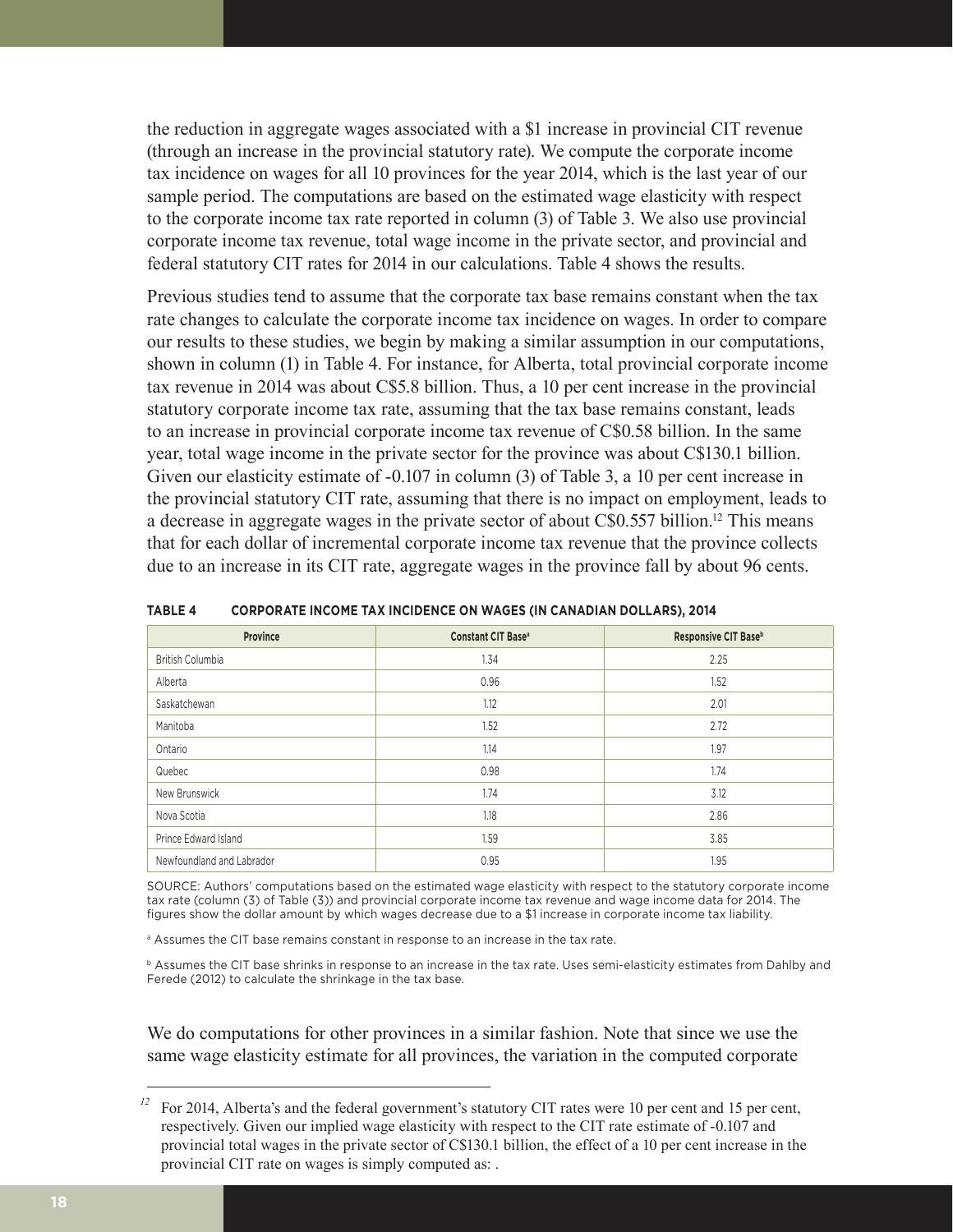income tax incidence on wages across provinces is due to differences in the provincial statutory CIT rate, total provincial corporate tax revenue and total wage payments in the private sector. The results in column (1) show that for a \$1 increase in provincial corporate tax revenue through an increase in the provincial statutory CIT rate, the associated decrease in aggregate wages ranges from a low of 95 cents for Newfoundland and Labrador to a high of C\$1.74 for New Brunswick.13 This shows that there is a significant variation in the effects of CIT on wages across the Canadian provinces.

How do these estimates compare with previous studies? For U.S. states, Felix (2009) and Carroll (2009) estimate the burden borne by labour of a \$1 increase in corporate tax liability to be between \$1.40-\$3.60 and \$2.50, respectively. Using cross-section data, Hassett and Mathur (2006) estimate the burden borne by labour to be between \$22 and \$26, which may be considered unreasonably high. Their more recent estimate, however, indicates that labour's burden is about \$13. On the other end of the spectrum, Liu and Altshuler (2013) estimate the burden borne by labour to be 60 cents. As such, our computations are generally in line with previous studies.

As indicated above, to make our calculations comparable to previous studies the calculations in column (1) in Table 4 presume that the corporate tax base does not change in response to the increased tax rate. We do not think that this is a reasonable assumption. Dahlby and Ferede (2012) examine the sensitivity of the corporate income tax base to changes in provincial CIT rates. They estimate that, on average, a one percentage point increase in a provincial CIT rate causes the corporate tax base to shrink by 3.67 per cent in the short term, and 13.60 per cent in the long term. This means that an increase in a provincial CIT rate will raise less revenue than presumed in the previous computations, understating the impact of a \$1 increase in corporate taxes on labour. To account for this, and in an innovation relative to previous approaches, we proceed as follows. Let  $\tau_{p}$  and  $\tau_f$  denote the provincial and federal CIT rates, respectively. As above, the product  $\alpha_{11}^*$  $\alpha_{21}$  is the implied wage elasticity with respect to the CIT rate; let  $\varepsilon_{cc}$  denote the CIT base semi-elasticity with respect to  $\tau_p$ . The effect of a one-dollar increase in the CIT revenue (through a change in  $\tau_p$ ) on wages accounting for the shrinkage in the CIT base can then be computed as:

$$
\frac{(\alpha_{11} * \alpha_{21}) * \left(\frac{\tau_p}{\tau_p + \tau_f}\right)}{1 + \tau_p * \varepsilon_{cc}} * \left(\frac{\text{Total wages}}{\text{CIT revenue}}\right) = (\alpha_{11} * \alpha_{21}) * \left(\frac{\tau_p}{\tau_p + \tau_f}\right) * \left(\frac{\text{Total wages}}{\text{CIT revenue}}\right) * MCF_p \tag{9}
$$

where  $MCF$ <sub>p</sub> is the Marginal Cost of Public Funds for the CIT in province p...

*<sup>13</sup>* Note that in our panel regression analysis we control for other provinces' weighted average provincial CIT rate. Thus, our wage elasticity estimates (with respect to CIT rate) and all associated computations should be interpreted as the effect of an increase in the CIT rate by a province while all other provinces keep their CIT rates constant.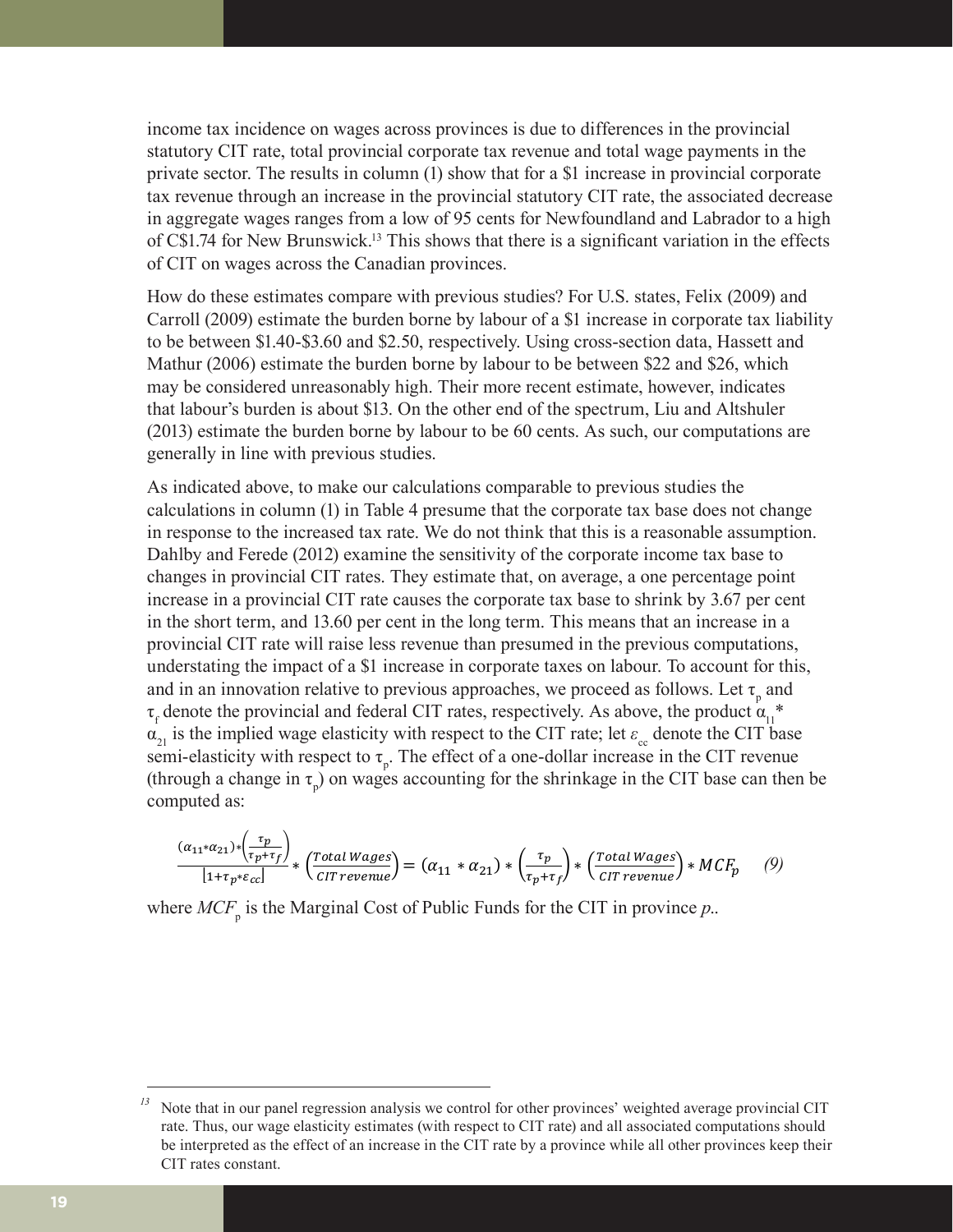In column 2 of Table 4, we take the shrinkage in the corporate tax base into account, using the semi-elasticity and associated MCF estimates in Dahlby and Ferede  $(2012)^{14}$  From column (2), which uses our elasticity estimates based on the statutory CIT rate, we see that the burden of the tax on labour is higher, ranging from C\$1.52 for Alberta to C\$3.85 for Prince Edward Island. Note that the change in the provinces' ranking occurs because the computation is sensitive to the statutory CIT rate; provinces with a lower CIT rate tend to have lower incidence on wages.<sup>15</sup>

# 4.3. Robustness and Sensitivity Analysis

Our calculations of the corporate income tax incidence on wages depend crucially on wage elasticity estimates. In this section, we conduct various robustness checks to investigate the sensitivity of our estimates. We analyze the robustness of our results to the choice of various lag lengths, the use of total capital stock instead of non-residential capital stock, to the inclusion of overtime payments in hourly wages, and to the inclusion of the relative price of capital as an additional control variable in the capital regression. Table 5 reports the results of the robustness checks. For the sake of brevity, we present only the coefficients of our variables of interest under the 3SLS specification. That is, we report the coefficient on  $log(CIT)$  in the capital regression  $(\alpha_{11})$  in column (1), the coefficient on  $log(K/L)$  in the wage rate regression  $(\alpha_{21})$  in column (2), and the implied effects of *log(CIT)* on hourly wage rate  $(\alpha_{11} * \alpha_{21})$  in column (3).

When a province raises its CIT rate (given the federal and other provinces' CIT rate), the tax base shrinks. This shrinkage in the tax base adversely affects the revenue that both the federal and the provincial governments collect in the province. The shrinkage of the tax base can be partly due to the mobility of the base to another jurisdiction. If the tax base shrinks due to the mobility of the base to another province, the fall in the federal government revenue in the tax-raising province may be compensated by the increase in the federal revenue from the other province (the province to which the base moves). Therefore, in our analysis, we assume that the increase in the provincial statutory CIT rate will not affect the federal CIT revenue.

*<sup>15</sup>* It bears mentioning that our estimates and calculations might be considered a lower bound for the impact of the CIT on wages as they isolate the indirect effect and do not account for any direct effects.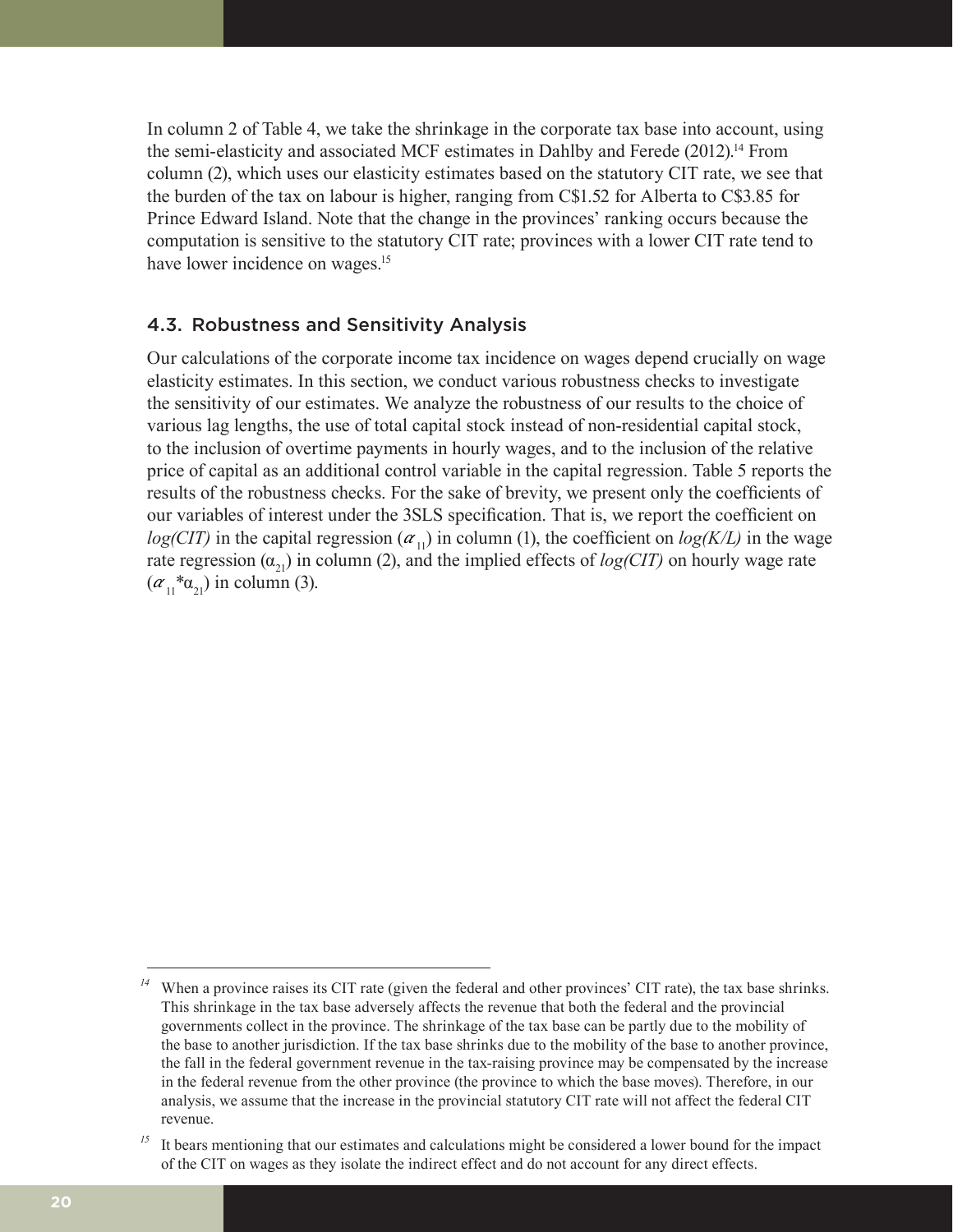| Robustness check |                                        | (1)                                         | (2)                                          | (3)                                    |
|------------------|----------------------------------------|---------------------------------------------|----------------------------------------------|----------------------------------------|
|                  |                                        | Coefficient on CIT rate<br>(K/L Regression) | Coefficient on K/L<br>(Wage Rate Regression) | Implied effects of<br>CIT on wage rate |
|                  |                                        | $-0.240"$                                   | $0.456***$                                   | $-0.110***$                            |
| 1                | Average CIT rate of previous 4 years   | (0.105)                                     | (0.043)                                      | (0.048)                                |
|                  |                                        | $-0.244$ "                                  | $0.455***$                                   | $-0.111***$                            |
| $\overline{2}$   | Average CIT rate of previous 3 years   | (0.102)                                     | (0.043)                                      | (0.046)                                |
|                  |                                        | $-0.265$ "                                  | $0.431***$                                   | $-0.114**$                             |
| 3                | Five-year effects of CIT <sup>®</sup>  | (0.115)                                     | (0.042)                                      | (0.050)                                |
| 4                |                                        | $-0.263"$                                   | $0.434***$                                   | $-0.114**$                             |
|                  | Four-year effects of CIT <sup>a</sup>  | (0.110)                                     | (0.043)                                      | (0.048)                                |
|                  |                                        | $-0.262$                                    | $0.442***$                                   | $-0.116**$                             |
| 5                | Three-year effects of CIT <sup>a</sup> | (0.105)                                     | (0.043)                                      | (0.047)                                |
|                  |                                        | $-0.174***$                                 | $0.861***$                                   | $-0.150***$                            |
| 6                | Using total capital stock              | (0.062)                                     | (0.103)                                      | (0.054)                                |
|                  |                                        | $-0.240**$                                  | $0.477***$                                   | $-0.114**$                             |
| $\overline{7}$   | Including overtime                     | (0.110)                                     | (0.043)                                      | (0.052)                                |
|                  |                                        | $-0.245**$                                  | $0.464***$                                   | $-0.114**$                             |
| 8                | Including relative price of capital    | (0.111)                                     | (0.043)                                      | (0.051)                                |
|                  |                                        | $-0.121***$                                 |                                              | $-0.052***$                            |
|                  | <b>Provincial CIT</b>                  | (0.026)                                     | $0.429***$                                   | (0.014)                                |
| 9 <sup>b</sup>   |                                        | $-0.092***$                                 |                                              | $-0.040***$                            |
|                  | Federal CIT                            | (0.030)                                     | (0.071)                                      | (0.015)                                |

#### **TABLE 5 ROBUSTNESS CHECKS (3SLS)**

Note: The robustness checks are based on our preferred regression of column (3) of Table 3. Standard errors in parentheses. Significance levels are indicated by \*\*\* for one per cent, \*\* for five per cent, and \* for 10 per cent. All regressions include fixed provincial and year effects.

<sup>a</sup> The coefficients on the CIT rate are obtained by summing the coefficient estimates of the contemporaneous tax rate and all relevant lagged values of the tax rate that are included as explanatory variables.

**b** This regression does not include year effects since the federal CIT rate changes only over time.

As previously indicated, we use the average statutory CIT rate of the current and previous five years as our key tax variable. Although this approach can help minimize the potential endogeneity problem of the tax rate and address the expected lagged effects of tax rate changes on the capital stock, the choice of a five-year lag is *ad hoc*. In our sensitivity analysis, we experiment with alternative lag lengths for the tax rate. More specifically, we use: the average of the current and previous four years of the CIT rate (row (1)), the average of current and previous three years of the CIT rate (row (2)), contemporaneous and up to five-year lagged tax rates separately (row (3)), up to four-year lagged tax rates (row (4)), and up to three-year lagged tax rates (row (5)). In all cases, we find that the corporate income tax rate continues to have a statistically significant effect on wages through its adverse effect on the capital/labour ratio, suggesting that the results are robust to these changes.

Arguably, the capital stock most influenced by the corporate income tax is the nonresidential capital stock (see Parsons (2008)). However, some studies, such as Clausing (2013), use the total capital stock. Consequently, as part of our sensitivity analysis, we use the total capital stock to labour ratio in row (6). All the other variables are as defined and used in column (4) of Table 3. Compared to our preferred regression result, the effect of the CIT rate on the capital/labour ratio is lower in absolute value and the effect of the capital/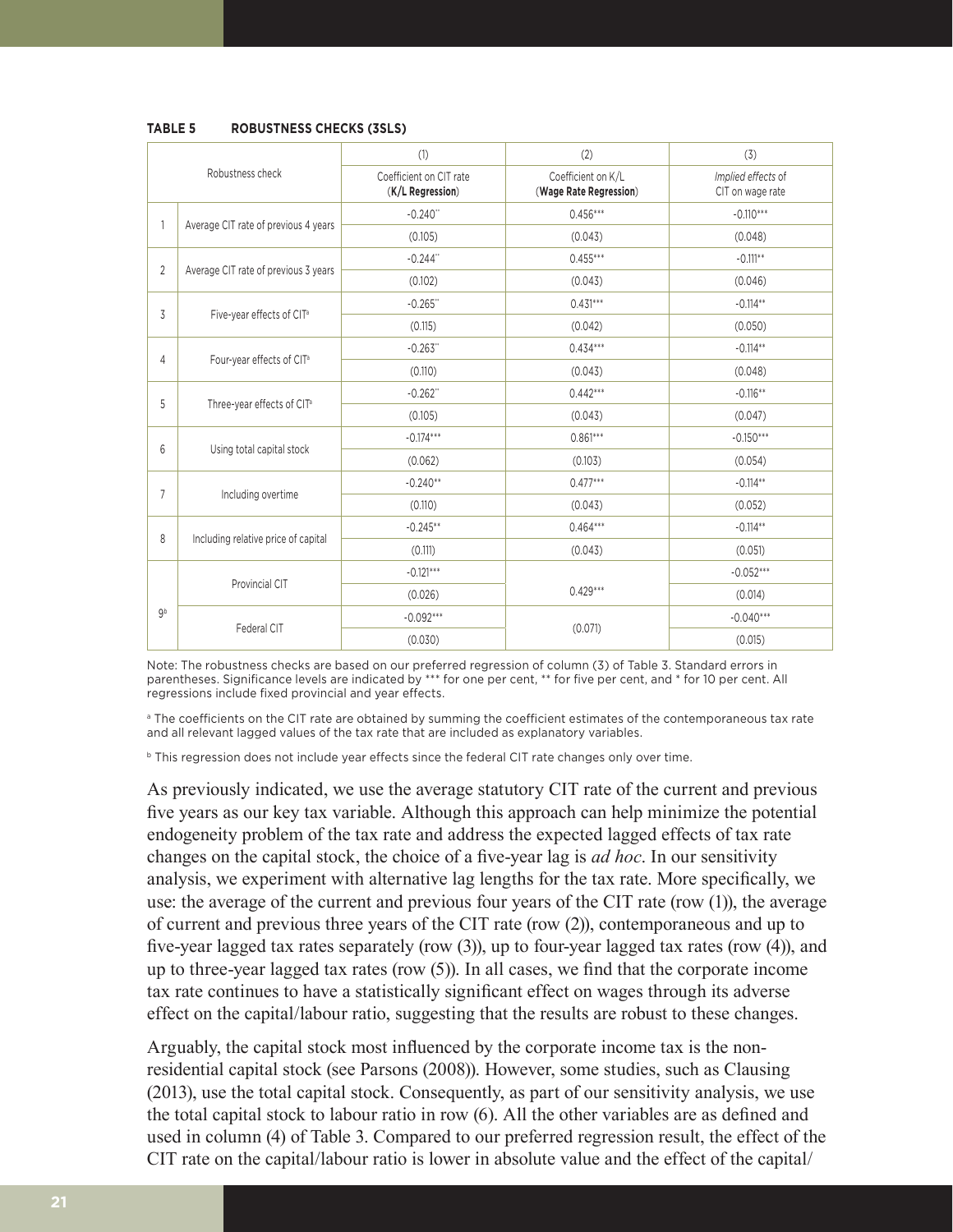labour ratio on the wage rate is higher. The net result of this is that the elasticity of the hourly wage rate with respect to the CIT rate is slightly higher in absolute value compared to our preferred result.

In row (7), we use the hourly wage rate including overtime payments. Again, our main results remain largely unaffected, although the numerical magnitudes of the coefficient estimates are now slightly higher. Finally, we include the log of the relative price of capital as an additional explanatory variable in our regression. Although our dependent variable is the real capital/labour ratio, some previous studies that focus on the estimation of the elasticity of the user cost of capital, such as Schaller (2006) and Parsons (2008), include the relative price of capital in their analysis. Thus in row (8), we control for the log of the relative price of capital — defined as the ratio of the implicit price index of gross fixed capital formation to the implicit price index of GDP. Again, our main result that the corporate income tax rate and wages are negatively related through the adverse effect of the former on capital/labour ratio is robust.

Finally, in row (9), we include the provincial and federal CIT rates separately as explanatory variables. Since the federal CIT rate changes only over time, it is not possible to control for year effects in this regression. Nonetheless, the results show that both provincial and federal CIT rates have adverse effects on wages. The effect of the provincial CIT rate on wages is larger in absolute value. This is expected, as we would expect capital to be more mobile across provincial borders than internationally.16

In sum, although the magnitudes of the coefficient estimates vary, our results are generally robust to various sensitivity checks. Our results indicate that higher corporate income tax reduces capital accumulation and the resulting reduction in the capital/labour ratio in turn reduces workers' productivity and their hourly wages. The implication of this is that part of the corporate income tax burden falls on workers in the form of lower wages.

# **5. CONCLUSIONS**

Corporate income tax incidence is one of the more contentious issues in tax policy discussions. Since corporations are merely conduits through which income passes to individuals, it is not clear who ultimately bears the burden of corporate taxes. The issue has important implications for the overall fairness of the tax system and determination of the distribution of tax burdens across different factors, owners and income groups.

In this paper, we conduct an empirical investigation of the impact of corporate taxes on wages using panel data for Canadian provinces from 1981 to 2014. The theoretical basis for our empirical analysis is the general equilibrium open-economy model of corporate income tax incidence, which emphasizes the indirect channel to wages by way of the capital/labour ratio. As such, we estimate wage and capital/labour ratio equations simultaneously. Our empirical results indicate that the CIT rate adversely affects the capital/labour ratio, which in turn reduces wages; the implied elasticity of the average hourly wage rate with respect to the statutory CIT rate is -0.107. The results are robust to various sensitivity checks and within the range of values obtained in previous similar studies.

In principle, this could be offset to some extent by a higher degree of labour mobility among provinces.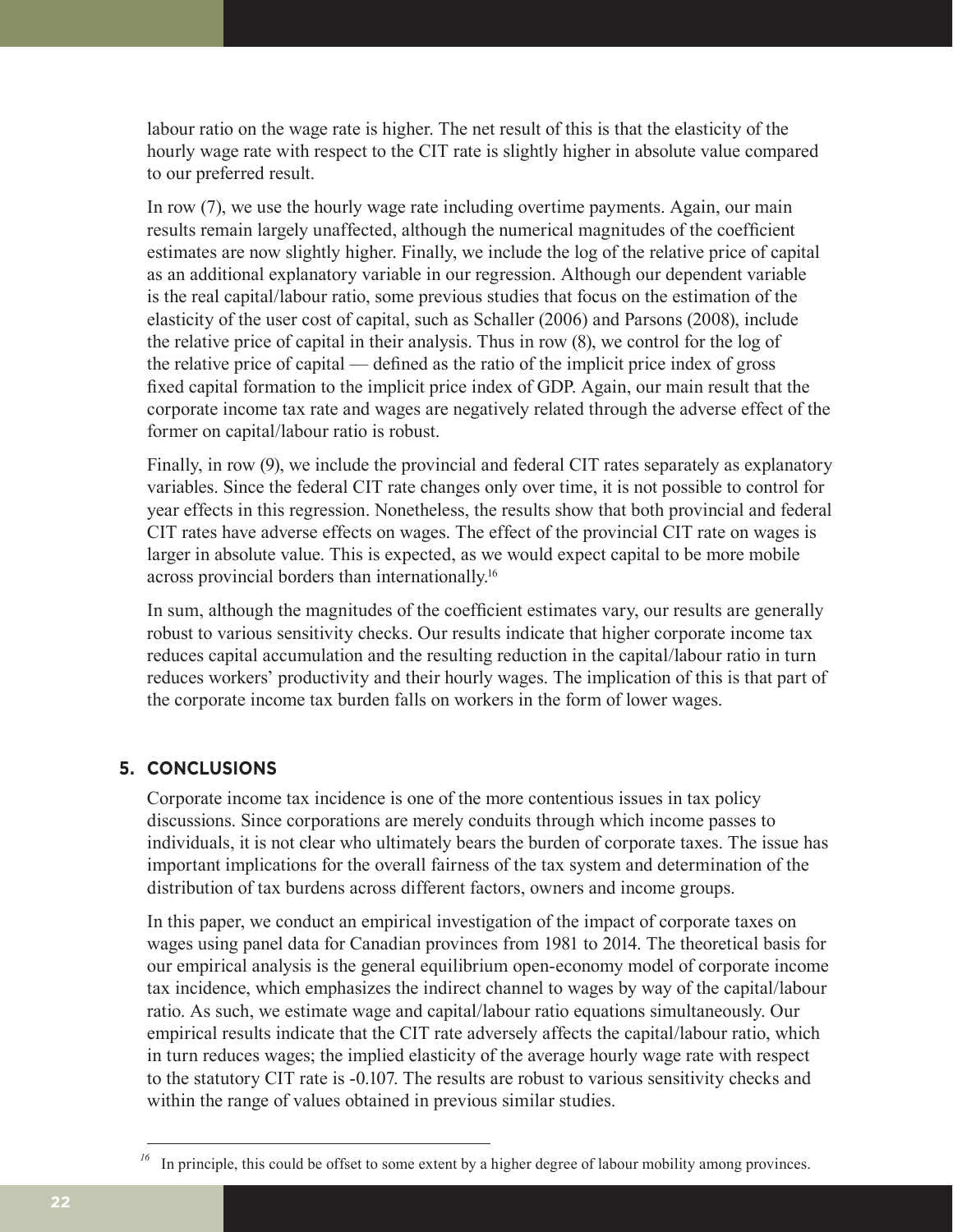We use the empirical estimates to compute the corporate income tax incidence for all the provinces for year 2014. Under the standard assumption in the literature which ignores the shrinkage in the CIT base, our computations suggest that for a \$1 increase in corporate tax revenue due to an increase in the provincial CIT rate, the associated decrease in aggregate wages ranges from 95 cents for Newfoundland and Labrador to C\$1.74 for New Brunswick. When we take the shrinkage in the CIT base into account, the amount borne by labour is higher, ranging from C\$1.52 for Alberta to C\$3.85 for Prince Edward Island.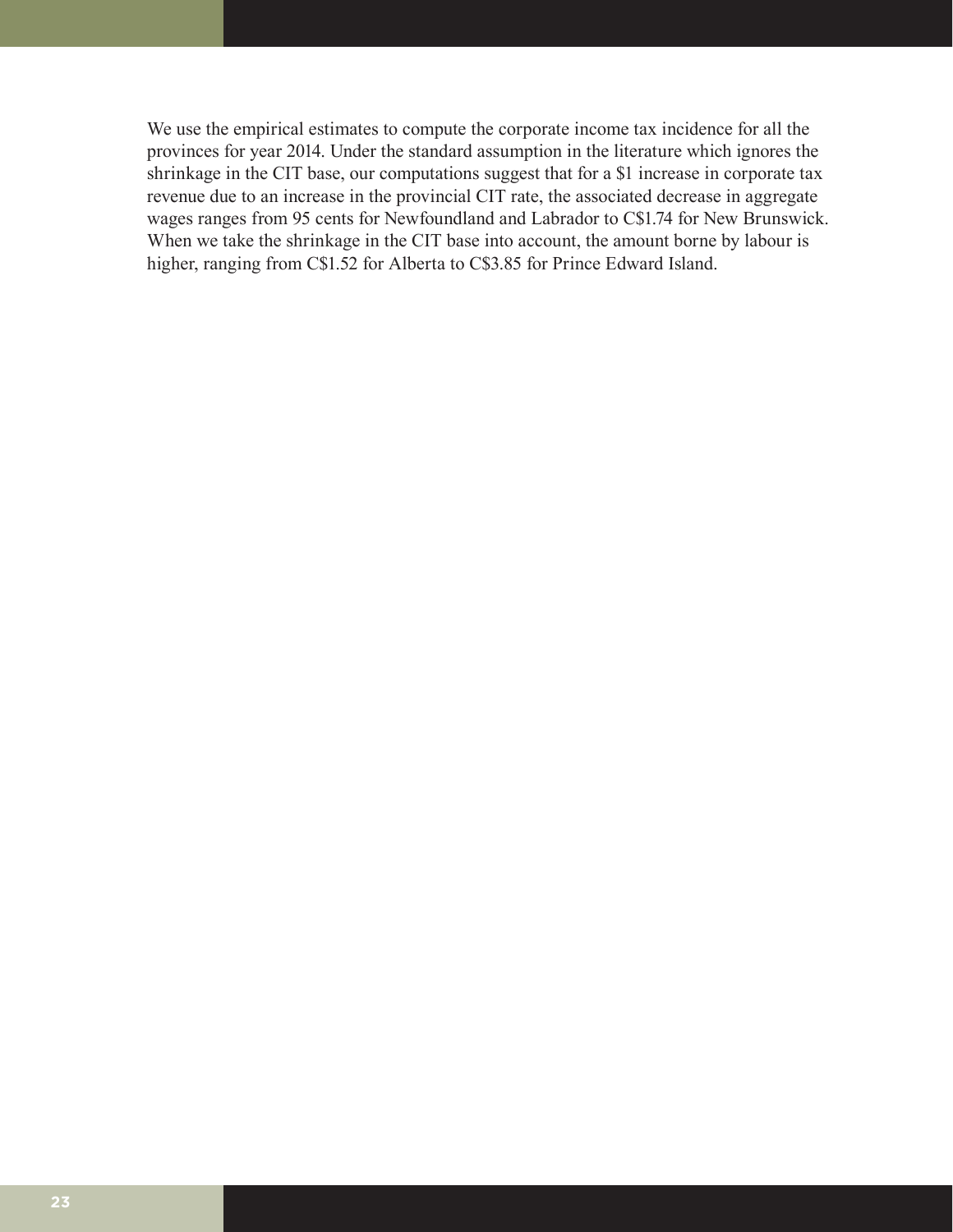#### **REFERENCES**

Arulampalam, Wiji, Michael P. Devereux, and Giorgia Maffini. 2012. "The Direct Incidence of the Corporate Income Tax on Wages." *European Economic Review* 56: 1038-1054.

Auerbach, Alan J. 2005. "Who Bears the Corporate Tax? A Review of What We Know." *NBER Working Paper* no. 11686.

aus dem Moore, Nils. 2016. "Shifting the Burden of Corporate Taxes – Heterogeneity in Direct Wage Incidence", Beiträge zur Jahrestagung des Vereins für Socialpolitik 2016: Demographischer Wandel - Session: Corporate Taxes and Firm Behavior, No. B11-V1.

Bayoumi, Tamim, and Michael W. Klein. 1997. "A Provincial View of Capital Mobility." *International Monetary Fund Staff Papers* 44(4): 534-556.

Carroll, Robert. 2009. "Corporate Tax and Wages: Evidence from the 50 States." *Tax Foundation Working Paper* no. 8.

Chen, Duanjie, and Jack M. Mintz. 2006. "Federal/Provincial Combined Marginal Effective Tax Rates on Capital 1997-2006." Supplementary information for *Business Tax Reform: More Progress Needed*. C.D. Howe Institute e-brief.

Chen, Duanjie, and Jack M. Mintz. 2012. "2012 Annual Global Tax Competitiveness Ranking — a Canadian Good News Story." *SPP Research Paper*, 5(28). The School of Public Policy, University of Calgary.

Clausing, Kimberly A. 2013. "Who Pays the Corporate Tax in a Global Economy?" *National Tax Journal* 66(1): 151-184.

Dahlby, Bev, and Ergete Ferede. 2012. "The Effects of Tax Rate Changes on Tax Bases and the Marginal Cost of Public Funds for Canadian Provincial Governments." *International Tax and Public Finance* 19: 844-883*.*

Desai, M., Fritz Foley, and James Hines.2007. "Labor and Capital Shares of the Corporate Tax Burden: International Evidence." Available at http://www.people.hbs.edu/mdesai/ publications .

Dwenger, Nadja, Pia Rattenhuber, and Viktor Steiner. 2011. "Sharing the Burden: Empirical Evidence on Corporate Tax Incidence." *School of Business & Economics Discussion Paper: Economics,* no. 2011/14.

Ebrahimi, P., and F. Vaillancourt. 2016. "The Effect of Corporate Income and Payroll Taxes on the Wages of Canadian Workers." Vancouver: Fraser Institute.

Felix, R. Alison. 2007. "Passing the Burden: Corporate Tax Incidence in Open Economies." *Federal Reserve Bank of Kansas City Working Paper*.

Felix, R. Alison. 2009. "Do State Corporate Income Taxes Reduce Wages?" *Federal Reserve Bank of Kansas City Working Paper*.

Felix, R. Alison, and James R. Hines. 2009. "Corporate Taxes and Union Wages in the United States." *NBER Working Paper* no. 15263*.*

Fuest, Clemens, Andreas Peichl, and Sebastian Siegloch. 2015. "Do Higher Corporate Taxes Reduce Wages?" *IZA Discussion Paper* no. 9606. Bonn, Germany: The Institute for the Study of Labour.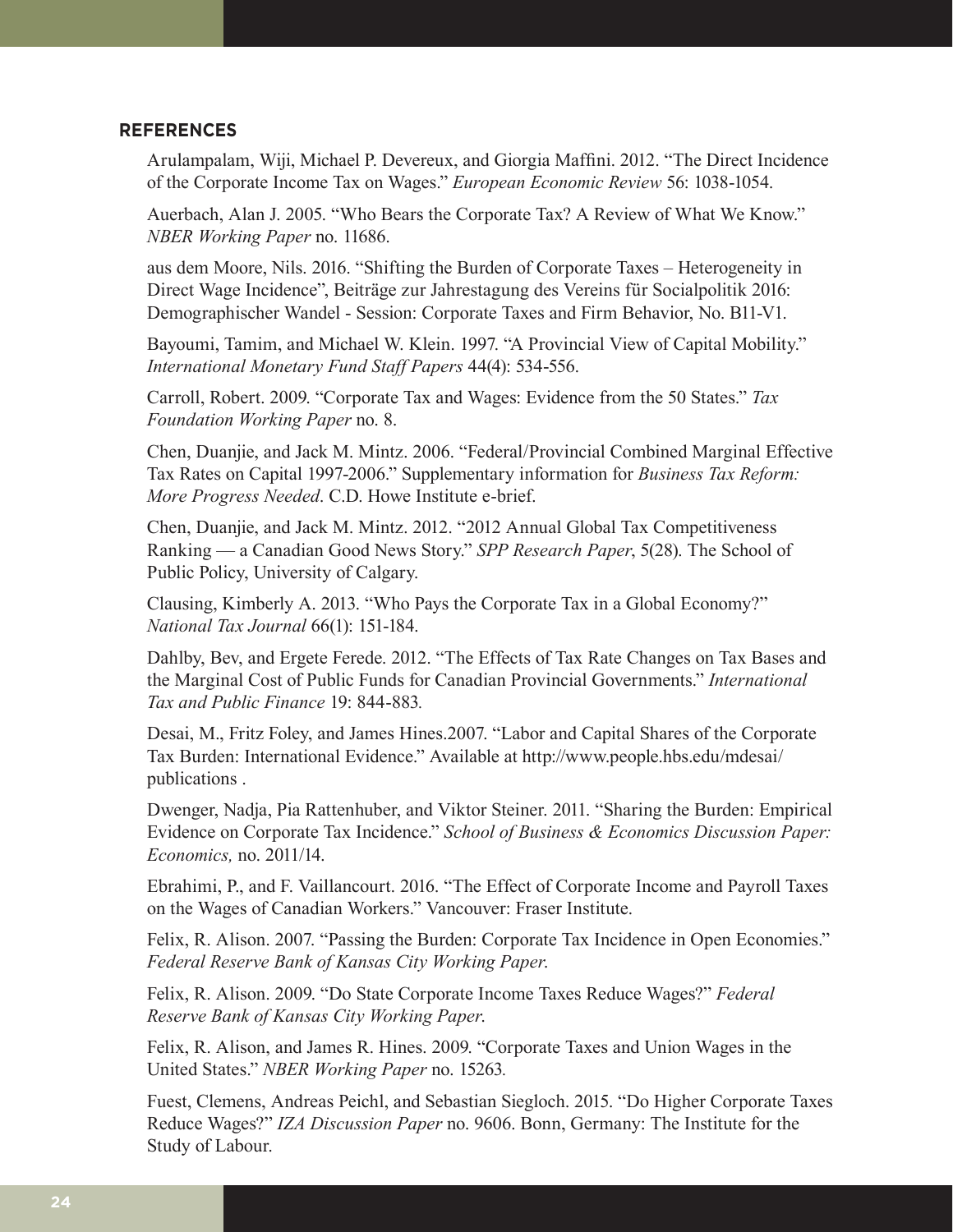Gouëdard, P., and F. Vaillancourt. 2011. "Taux d'investissement privé et épargne des ménages des provinces canadiennes, 1990-2008; y-a-t-il une relation?" *Project Report 2011RP-14, Cirano.*

Gravelle, Jane G., and Laurence J. Kotlikoff. 1993. "Corporate Tax Incidence and Inefficiency when Corporate and Non-Corporate Goods are Close Substitutes." *Economic Inquiry* 31(4): 501-516.

Gravelle, Jane G., and Kent A. Smetters. 2006. "Does the Open Economy Assumption Really Mean that Labor Bears the Burden of a Capital Income Tax?" *The B.E. Journal of Economic Analysis & Policy, Advances in Economic Analysis and Policy* 6(1), article 3.

Gravelle, Jennifer. 2013. "Corporate Tax Incidence: Review of General Equilibrium Estimates and Analysis." *National Tax Journal* 66(1): 184-214.

Grubert, Harry, and John Mutti.1985. "The Taxation of Capital Income in an Open Economy: The Importance of Resident-Nonresident Tax Treatment." *Journal of Public Economics* 27(3): 291-309.

Harberger, Arnold C. 1962. "The Incidence of the Corporation Income Tax." *Journal of Political Economy* 70(3): 215-240.

Harberger, Arnold C. 1995. "The ABCs of Corporation Tax Incidence: Insights into the Open-Economy Case," in *Tax Policy and Economic Growth*. Washington, D.C.: American Council for Capital Formation.

Harberger, Arnold C. 2008. "Corporate Tax Incidence: Reflections on what is Known, Unknown and Unknowable," edited by John W. Diamond and George R. Zodrow, in *Fundamental Tax Reform: Issues, Choices, and Implications*. Cambridge, MA: MIT Press, 283-308.

Hassett, Kevin A., and Aparna Mathur. 2006. "Taxes and Wages." *American Enterprise Institute Working Paper* no. 128, June.

Hassett, Kevin A., and Aparna Mathur. 2015. "A Spatial Model of Corporate Tax Incidence." *Applied Economics* 47(13): 1350-1365.

Helliwell, John, and Ross McKitrick. 1999. "Comparing Capital Mobility Across Provincial and National Borders." *Canadian Journal of Economics* 32(5): 1164-1173.

Liu, Li, and Rosanne Altshuler. 2013. "Measuring the Burden of the Corporate Income Tax Under Imperfect Competition." *National Tax Journal* 66(1): 215-238.

Parsons, M. 2008. "The Effect of Corporate Taxes on Canadian Investment: An Empirical Investigation." *Working Paper* 2008-01. Ottawa: Department of Finance.

Riedel, Nadine. 2011. "Taxing Multinationals Under Union Wage Bargaining." *International Tax and Public Finance* 18(4): 399-421.

Wooldridge, Jeffrey. 2002. *Econometric Analysis of Cross Section and Panel Data*. Cambridge, MA: MIT Press.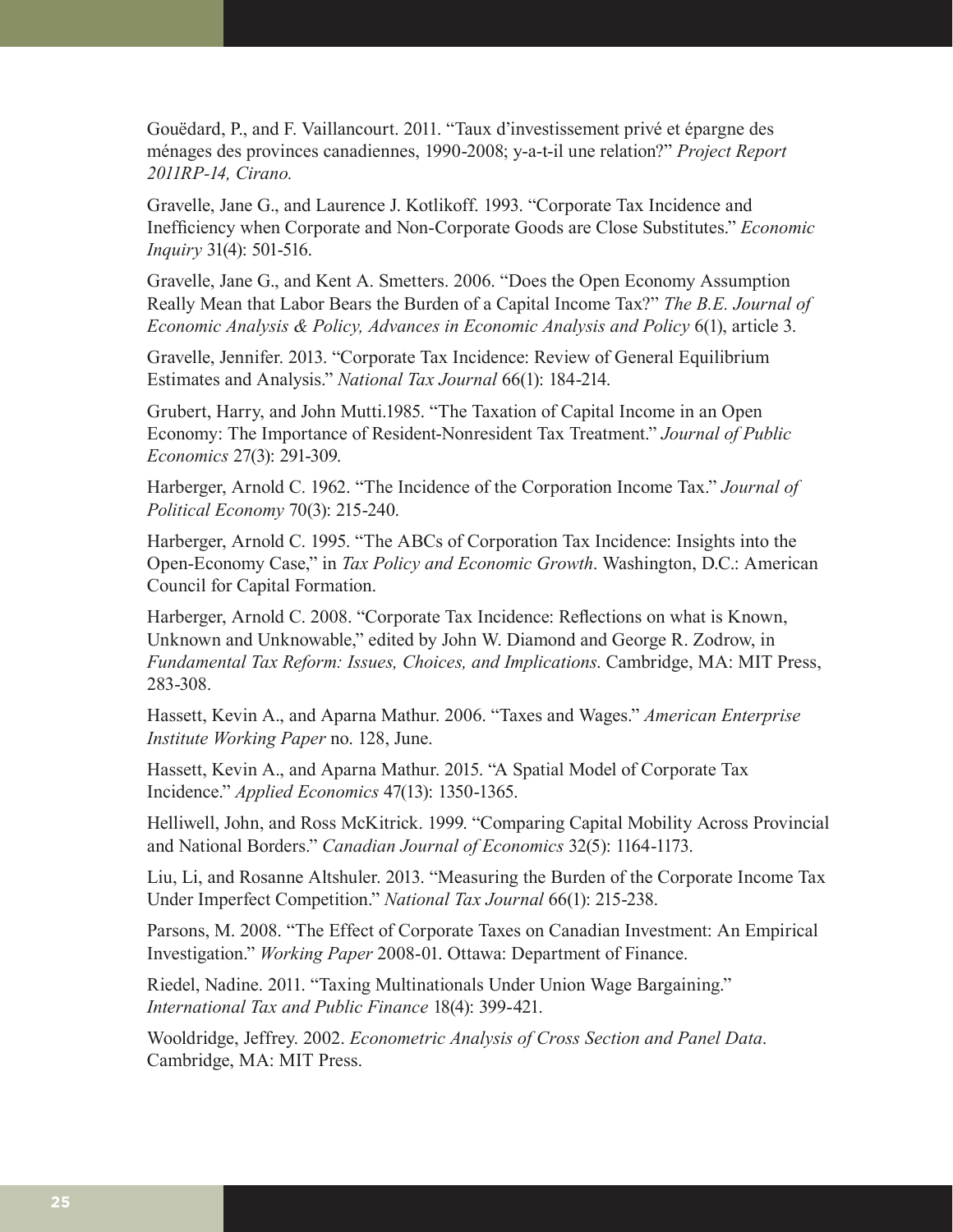# **APPENDIX**

| <b>TABLE A1</b> | <b>DATA APPENDIX</b> |
|-----------------|----------------------|
|-----------------|----------------------|

| <b>Variables</b>      | <b>Definitions</b>                                                                                                                                                              | <b>Sources</b>                                                                                                                                                            |
|-----------------------|---------------------------------------------------------------------------------------------------------------------------------------------------------------------------------|---------------------------------------------------------------------------------------------------------------------------------------------------------------------------|
| <b>CIT</b>            | Provincial and federal combined top statutory corporate<br>income tax rate                                                                                                      | Finances of the Nation (various issues)                                                                                                                                   |
| ATR                   | Effective average corporate income tax rate (ATR). It is<br>calculated as provincial corporate income tax revenue divided<br>by corporate income tax base                       | Finance Canada [Corporate tax revenue and base data used for<br>allocation of equalization grants (1976-2008)] and provincial<br>public accounts (2009-2014) <sup>1</sup> |
| Wage                  | Average hourly earnings (all industries) excluding overtime                                                                                                                     | CANSIM 281-0008 and CANSIM 281-0030                                                                                                                                       |
| Other CIT             | Weighted average (weighted by GDP) CIT rate of<br>other provinces                                                                                                               | Finances of the Nation (CIT)<br>and CANSIM 384-0038 (GDP)                                                                                                                 |
| (K/L)                 | Aggregate total non-residential capital stock (in 2007 dollars)<br>to labour ratio                                                                                              | CANSIM 310-007 (capital) and<br>CANSIM 282-0002 (labour)                                                                                                                  |
| Average labour growth | The average growth rate of labour over the previous five years                                                                                                                  | CANSIM 282-0002 (labour)                                                                                                                                                  |
| Average GDP growth    | The average growth rate of real GDP over the previous<br>five years                                                                                                             | CANSIM 384-0038 (real GDP)                                                                                                                                                |
| GDP per capita        | Provincial GDP per capita (in 2007 dollars)                                                                                                                                     | CANSIM 384-0038 (real GDP) and CANSIM 51-0001<br>(population)                                                                                                             |
| Unemployment          | Provincial unemployment rate                                                                                                                                                    | CANSIM 282-0002                                                                                                                                                           |
| Union                 | The share of workers who are unionized                                                                                                                                          | CANSIM 279-0025 (1976-1995)<br>and CANSIM 282-0220 (1997-2014) <sup>2</sup>                                                                                               |
| Openness              | Provincial trade to GDP ratio                                                                                                                                                   | CANSIM 384-0038                                                                                                                                                           |
| Public wages          | Average monthly wages & salaries for workers in the public<br>sector. It is obtained by dividing monthly wages and salaries<br>in the public sector by public sector employment | CANSIM 183-0002 (1981-2012) <sup>3</sup>                                                                                                                                  |
| University            | The share of the population with a university degree                                                                                                                            | Census data (1981, 1986, & 1991) <sup>4</sup><br>and CANSIM 282-0209 (for 1990-2014)                                                                                      |

Note: The nominal wages are converted into real using CPI (2007=100) (CANSIM 326-0021).

- 1. The CIT base for 2009-2014 is obtained through extrapolation using the growth rate of corporate net operating surplus data (CANSIM 584-0037).
- 2. The two data series may not be directly comparable. However, the trends are similar.
- 3. The series is updated for 2013 and 2014 using the growth rate of total compensation per hour for the government sector (CANSIM 383-0030).
- 4. Data between census years are based on extrapolation assuming a constant growth rate.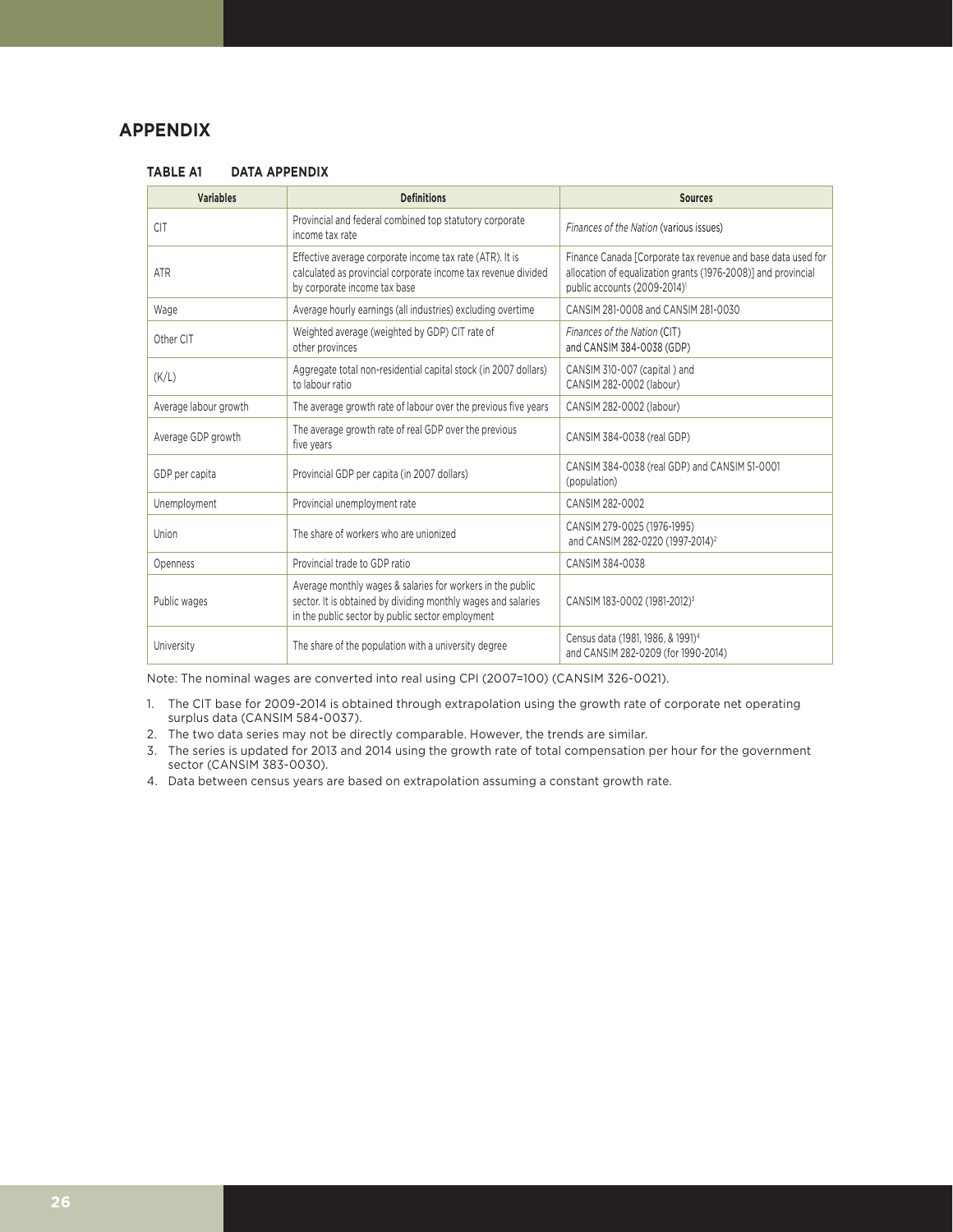#### **About the Authors**

**Kenneth J. McKenzie** is a Professor in the Department of Economics and a Distinguished Fellow at The School of Public Policy at the University of Calgary. He has published extensively in the area of public economics, with an emphasis on taxation. He has received several research awards, including the Harry Johnson Prize for the best article in the *Canadian Journal of Economics*, and is a two-time recipient of the Douglas Purvis Memorial Prize from the Canadian Economics Association for a published work of excellence relating to public policy. Dr. McKenzie has also served as the Editor of the journal *Canadian Public Policy*, and on the Editorial Board for both the *Canadian Journal of Economics* and the *Canadian Tax Journal*.

**Ergete Ferede** is currently an associate professor of Economics at Grant MacEwan University and Fellow of the Institute of Public Economics at the University of Alberta. His BA and MSc are from Addis Ababa University in Ethiopia and his PhD is from the University of Alberta in 2005. His main research areas are public finance and economic growth. His research has been published in the *National Tax Journal*, *International Tax and Public Finance*, *Small Business Economics*, etc. He previously taught a wide range of courses at Addis Ababa University, the University of Alberta and the University of Windsor. He was a winner of the University of Windsor Teaching Score Award for the academic year 2005/6.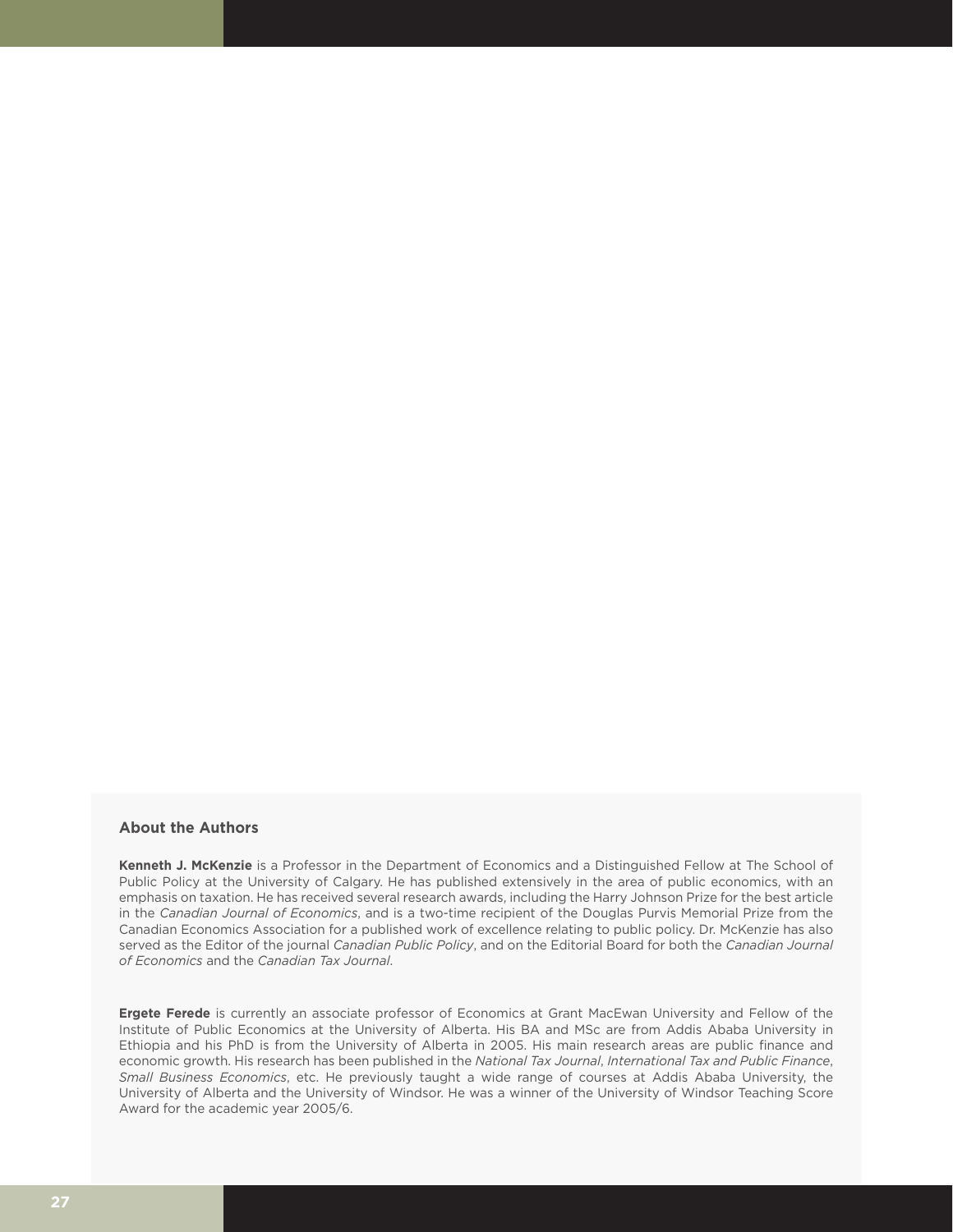#### **ABOUT THE SCHOOL OF PUBLIC POLICY**

The School of Public Policy has become the flagship school of its kind in Canada by providing a practical, global and focused perspective on public policy analysis and practice in areas of energy and environmental policy, international policy and economic and social policy that is unique in Canada.

The mission of The School of Public Policy is to strengthen Canada's public service, institutions and economic performance for the betterment of our families, communities and country. We do this by:

- *Building capacity in Government* through the formal training of public servants in degree and non-degree programs, giving the people charged with making public policy work for Canada the hands-on expertise to represent our vital interests both here and abroad;
- *Improving Public Policy Discourse outside Government* through executive and strategic assessment programs, building a stronger understanding of what makes public policy work for those outside of the public sector and helps everyday Canadians make informed decisions on the politics that will shape their futures;
- *Providing a Global Perspective on Public Policy Research* through international collaborations, education, and community outreach programs, bringing global best practices to bear on Canadian public policy, resulting in decisions that benefit all people for the long term, not a few people for the short term.

Our research is conducted to the highest standards of scholarship and objectivity. The decision to pursue research is made by a Research Committee chaired by the Research Director and made up of Area and Program Directors. All research is subject to blind peer-review and the final decision whether or not to publish is made by an independent Director.

#### **The School of Public Policy**

University of Calgary, Downtown Campus 906 8th Avenue S.W., 5th Floor Calgary, Alberta T2P 1H9 Phone: 403 210 3802

#### **DISTRIBUTION**

Our publications are available online at www.policyschool.ca.

#### **DISCLAIMER**

The opinions expressed in these publications are the authors' alone and therefore do not necessarily reflect the opinions of the supporters, staff, or boards of The School of Public Policy.

#### **COPYRIGHT**

Copyright © 2017 by The School of Public Policy. All rights reserved. No part of this publication may be reproduced in any manner whatsoever without written permission except in the case of brief passages quoted in critical articles and reviews.

#### **ISSN**

1919-112x SPP Research Papers (Print) 1919-1138 SPP Research Papers (Online)

### **DATE OF ISSUE**

April 2017

#### **MEDIA INQUIRIES AND INFORMATION**

For media inquiries, please contact Morten Paulsen at 403-220-2540. Our web site, www.policyschool.ca, contains more information about The School's events, publications, and staff.

#### **DEVELOPMENT**

For information about contributing to The School of Public Policy, please contact Paul Beaudry by telephone at 403-220-4624 or by e-mail at paul.beaudry1@ucalgary.ca.